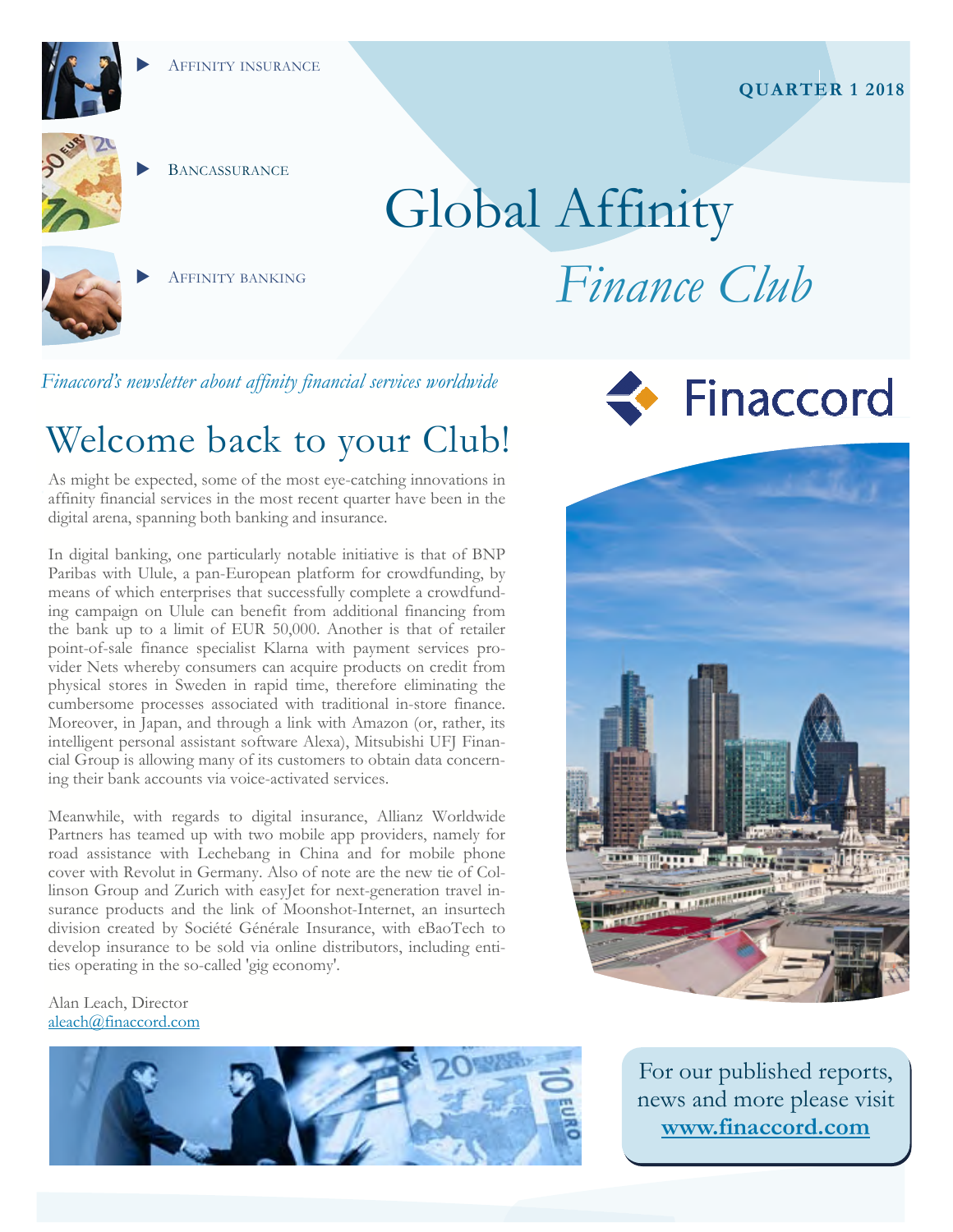#### **Table of contents**

#### **Affinity Insurance**

#### ASSISTANCE 5

ROLAND Assistance launches bicycle assistance service with German automotive club 5

Allianz Worldwide Partners backs road assistance service accessible through mobile app in China 5

… and works with Etiqa Insurance for home assistance in Singapore 5

COMMERCIAL INSURANCE 5

Chubb forms strategic alliance with PICC for commercial lines insurance 5

Starr Companies works with Polish MGA for aviation insurance… 5

…and secures deal with the US Academy of Model Aeronautics to insure its drones 5

Community Bankers of Iowa works with Travelers for commercial lines cover 6

LIFE, HEALTH AND CREDITOR INSURANCE 6

Affinion provides complementary death insurance for users of estate planning app 6

Allianz Worldwide Care works with Orient Insurance and KPT for international health cover 6

… and Starr Companies creates program for the same product with PICC in China 6

Generali initiates Vitality health and wellness program in Austria 6

CNP Assurances concludes distribution and reinsurance agreement with Malakoff Médéric 7

Covéa subsidiary wins mandate from the French military for health and protection-related life cover 7

Gothaer secures partnership for dental insurance with coalition loyalty scheme in Germany 7

MAPFRE forges agreement for income protection cover with pilots' professional association 7

#### MOTOR INSURANCE 7

Allianz enters into global motor insurance partnership with Scania 7

Aioi Nissay Dowa ties with Toyota for telematics-based motor insurance 7

Porto Seguro offers discounts to drivers with Sem Parar automatic payment devices 8

#### PRODUCT WARRANTIES / INSURANCE 8

Zurich supports bicycle insurance concept developed by UK-based insurtech firm 8

Collinson Group underwrites ancillary insurance products to distribute through Cover Genius 8

Allianz and Marsh create pan-European partnership for extended warranties with Tesla 8

simplesurance works with Allianz to sell mobile phone cover through mobile banking app 8

Asurion and Liberty Seguros develop mobile phone protection services for Claro in Brazil 8

TRAVEL INSURANCE 9

EasyJet selects Collinson Group and Zurich as underwriters of branded travel cover 9

ERV signs new travel insurance deals with Czech Airlines and BEST-REISEN 9

Europ Assistance wins deal with Brazil-based distributor of travel insurance 9

HanseMerkur gains travel insurance deals with HolidayCheck and Berge & Meer<sup>9</sup>

Allianz Worldwide Partners extends relationship with online travel agency in Australia 9

Moderna Försäkringar renews extended warranty tie with Nordic retailer of consumer electronics 10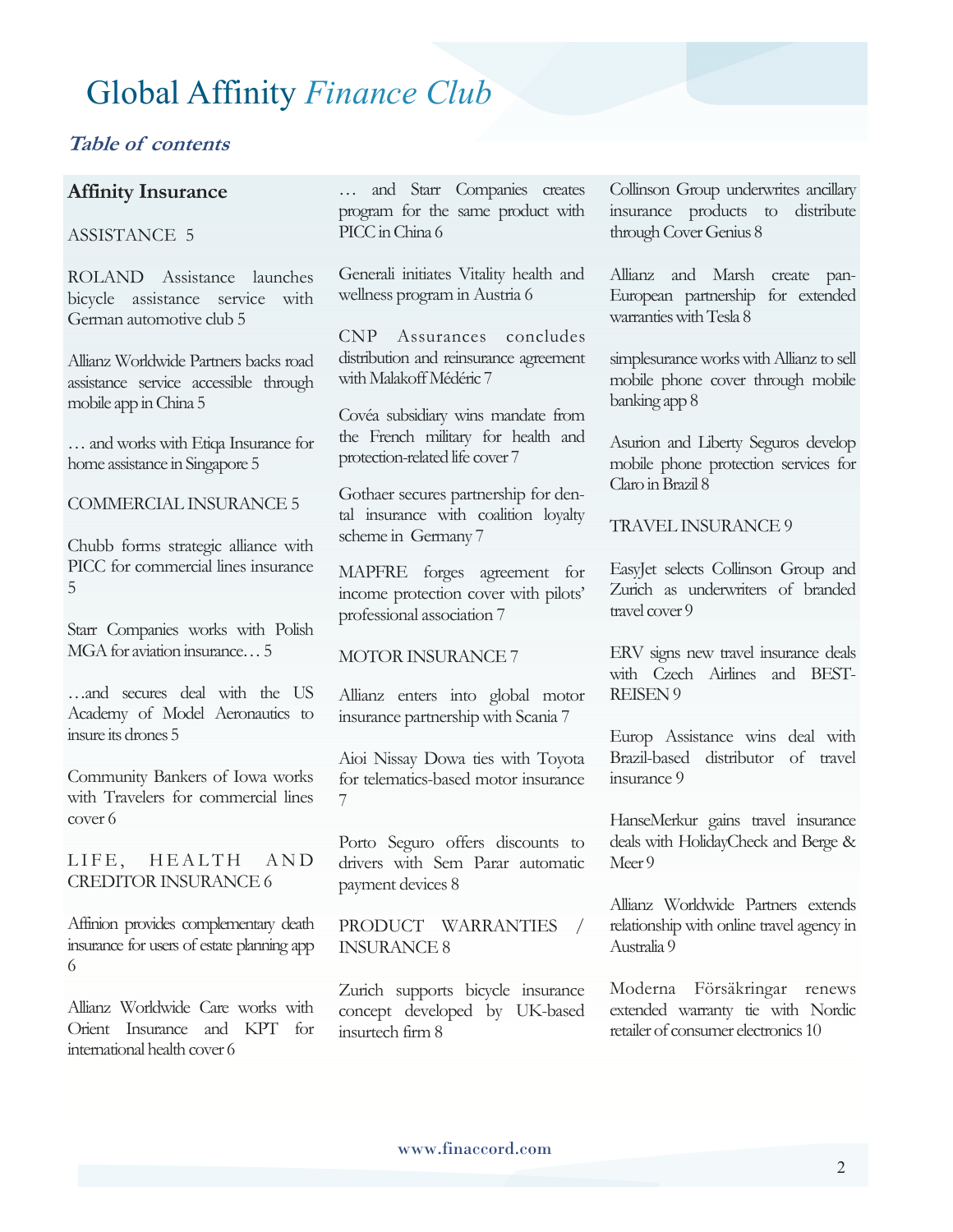Assurant seeks to expand extended warranty footprint through acquisition of The Warranty Group 10

#### GENERAL 10

BNP Paribas Cardif and Volkswagen Financial Services agree to continue working together 10

Allianz creates personal lines joint venture with LV=… 10

… and invests in digital microinsurer with operations across three continents 10

Société Générale Insurance develops new online insurance offerings with eBaoTech 10

MAPFRE wins link with affinity insurer to cover university professionals 11

#### **Bancassurance**

LIFE. HEALTH AND CREDITOR INSURANCE 11

Zurich secures long-term distribution tie for life insurance with ANZ in Australia 11

AIA secures comparable agreement with Commonwealth Bank Group... 11

… extends partnership with Public Bank in Malaysia… 11

... and forges new relationship with Bangkok Bank in Thailand 12

Manulife enters into discussions with Agricultural Bank of China for retirement solutions 12

Die Mobiliar and Swiss fintech firm combine to create retirement product for Bank Cler 12

CNP Assurances and UniCredit revamp life insurance joint venture in Italy 12

MetLife sells stake in Bulgarian life insurance joint venture to KBC 12

Icatu Seguros establishes joint venture with Brazilian bank for capitalisation bonds 12

#### MOTOR INSURANCE 13

Société Générale Insurance launches telematics-based motor product through Boursorama Banque 13

#### GENERAL 13

Banco BPM reconfigures bancassurance interests through new strategic partnership with Cattolica 13

Allianz rolls out insurance products in partnership with HypoVereinsbank 13

#### **Affinity Banking**

AFFINITY BANKING AND CARDS 13

BNP Paribas links with crowdfunding platform to finance entrepreneurial initiatives 13

Banque Populaire forms ties with associations for lawyers 13

#### AUTOMOTIVE FINANCE 14

BNP Paribas and PSA group conclude acquisition of automotive finance operations of Opel (and Vauxhall) 14

Ally Financial increases value of automotive finance facilities accessible through Carvana 14

#### CO-BRANDED CARDS 14

American Express displaces Citigroup as Hilton's co-branded card partner in the US 14

Wirecard unveils new prepaid card with UK-based digital ticketing service provider… 14

… and launches fleet cards with Shell in Indonesia 14

Brazilian banking trio launch new range of co-branded Visa credit cards with GOL 14

Visa develops prepaid card linked to Playstation game in Brazil 15

JCB increases penetration in Vietnam through new card program with VNPT and Vietinbank 15

CONSUMER FINANCE 15

Synchrony Financial establishes closer ties with PayPal in the US 15

Klarna works with Nets for innovative in-store consumer finance facility... 15

#### www.finaccord.com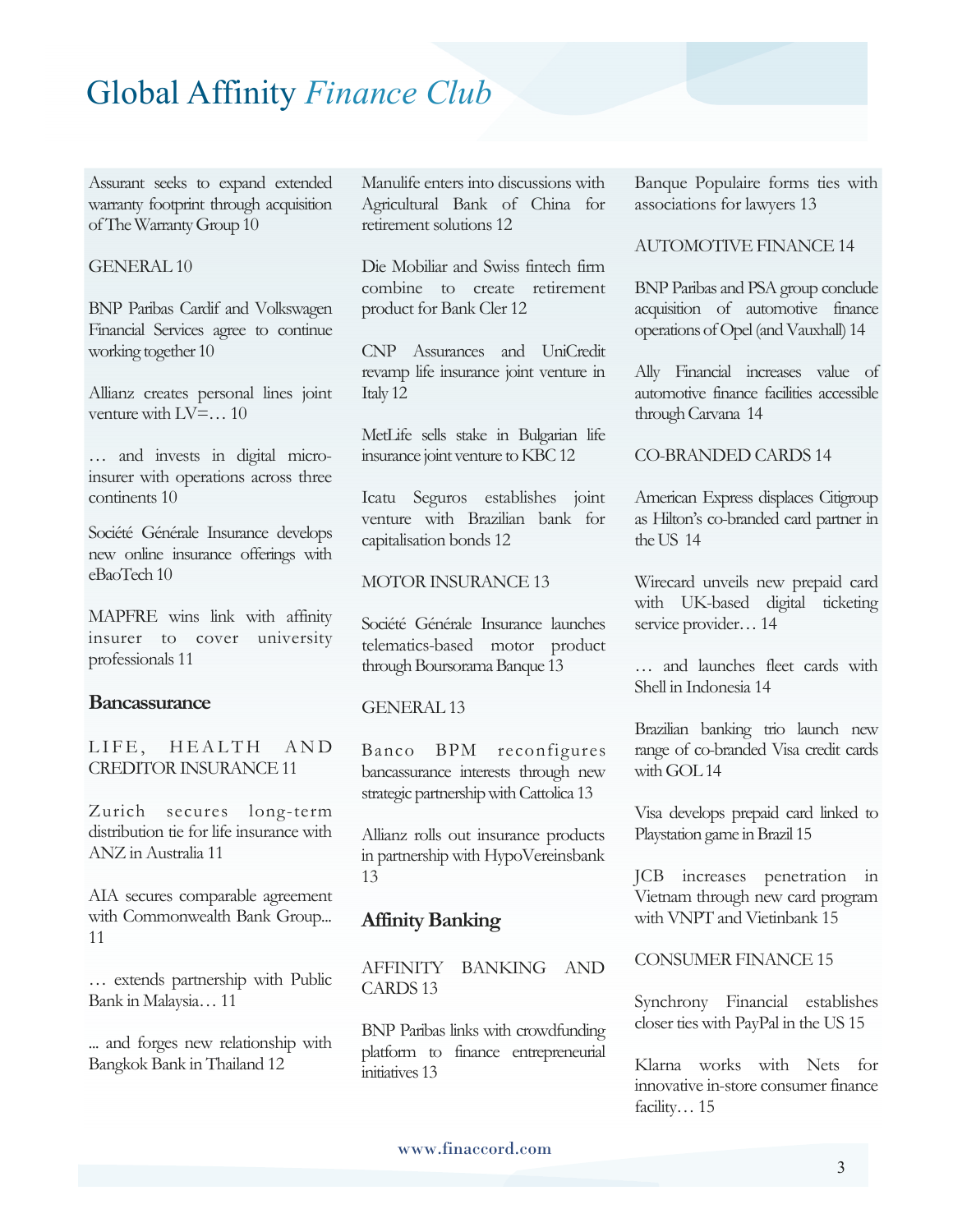#### **Table of contents**

… and bears credit risk associated with finance made available through PPRO Group and Worldpay 15

#### INTERNATIONAL PAYMENTS / REMITTANCES 16

MasterCard works with Standard Chartered and Western Union for cross -border payment service 16

MOBILE / ONLINE PAYMENTS 16

MasterCard adds global scale to collaboration with PayPal... 16

… and begins working with mobile app for micro-businesses in South Africa 16

Pakistan-based fintech firm works with MasterCard for cashless payment app 16

Visa adds Worldpay as partner for its real-time payment platform… 16

… and expands contactless payments in Germany through ties with cooperative banks… 17

… and with Postbank 17

Visa creates Olympics-branded wearable payment devices in partnership with Lotte Group 17

BNP Paribas works with WeChat Pay to extend usage in Europe 17

Wirecard broadens global digital payments footprint with multiple partners… 17

… including Moonrise in the US and TeleClinic in Germany… 17

… plus Orange in Spain, following a previous initiative with the same partner in France 18

Boku seals billing support deal with EE and Google Play in the UK 18

JCB expands reach in Taiwan through deal with mobile payments provider 18

Sberbank allows customers in Russia to link their cards to Samsung Pay 18

ING deploys Twyp to facilitate mobile cash withdrawals through Spanish retailers 19

PAYMENT CARD ISSUANCE AND ACCEPTANCE 19

Wirecard seeks to increase card utilisation in Romania through ties with local partners 19

Discover extends global reach through strategic alliance in Vietnam 19

Millennium BCP begins issuing UnionPay cards in Portugal 19

#### RETAILER CARDS 19

Alliance Data secures US retailer card partnerships with Build.com and IKEA 19

Orient Corporation launches card programs with Japanese retail brands 20

#### GENERAL 20

Mitsubishi UFJ Financial Group works with Amazon for voiceactivated financial services 20

#### **Finaccord country reports**

Finaccord publishes a variety of reports about the following countries: Australia; Austria; Belgium; Brazil; Canada; Chile; China; Colombia; France; Germany; India; Indonesia; Italy; Japan; Malaysia; Mexico; Netherlands; Peru; Poland; Romania; Russia; South Africa; Spain; Switzerland; Turkey; the UK; and the US.

Alternatively, to see our full list of reports organised by country, with more than 60 countries covered in total, please visit the search-by-country page of our website at www.finaccord.com/ search-by-country.htm.

#### **Recently published reports**

Consumer Automotive Financial Services in Singapore

Creditor and Lifestyle Protection Insurance in Europe

Global Bancassurance: Product and Partnership Strategies of the World's Top 150 Retail Banking Groups

Global Bancassurance: Product and Partnership Strategies in Protection-Related Life Insurance of the World's Top 500 Retail Banking Groups

www.finaccord.com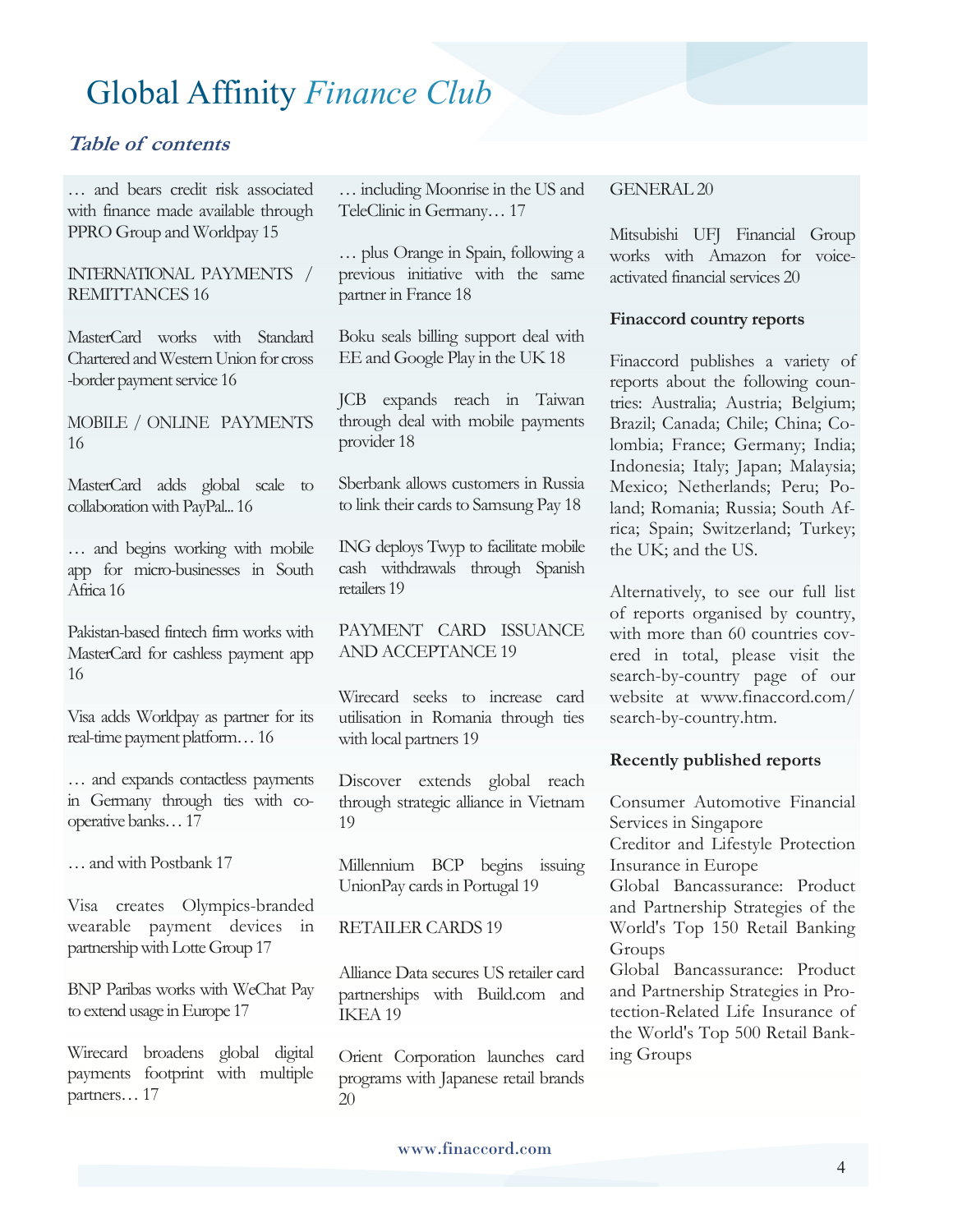

## Affinity Insurance

#### **Affinity Insurance News**

#### **ASSISTANCE**

#### **ROLAND Assistance launches bicycle assistance service with German automotive club**

In Germany, the Auto Club Europa (ACE), one of the country's automotive clubs, has commenced a partnership with ROLAND Assistance to offer bicycle assistance services. The scheme, which is available as an add-on to the standard breakdown and assistance cover that is already available to members of ACE and their families, includes assistance for all types of bicycle, including electronic ones, up to a distance of ten kilometres from their owners' place of residence. The cover includes the cost of repairing the bicycles as well as the return journey to and from the workshop.

#### **Allianz Worldwide Partners backs road assistance service accessible through mobile app in China**

In China, Allianz Worldwide Partners has teamed up with Lechebang, a company that provides after-sales services for vehicles through a mobile phone app. Specifically, users can access road assistance services arranged with Allianz through the app on a 'pay-as-you-go' basis, making payments through Alipay or WeChat Pay. At the time of the announcement, Lechebang reported having 14 million users

and coverage across 48 Chinese cities.

#### **… and works with Etiqa Insurance for home assistance in Singapore**

In the realm of home assistance, Allianz Worldwide Partners has also started working with Singaporebased insurer Etiqa Insurance to bundle home emergency insurance services with new sales of its partner's five-year home insurance policies and as an offer for Etiqa's existing policyholders.

#### COMMERCIAL INSURANCE

**\_\_\_\_\_\_\_\_\_\_\_\_\_\_\_\_\_\_\_\_\_\_\_\_\_\_\_\_**

#### **Chubb forms strategic alliance with PICC for commercial lines insurance**

Chubb has entered into a ten-year, strategic co-operation agreement with PICC that will see it establish dedicated underwriting and service centres for both its partner's Chinabased customers as well as for other enterprises with activities in China. One outcome of this is that it will be possible to service the overseas insurance needs of Chinese companies with multinational insurance programs through Chubb's worldwide network.

The agreement is related to the Chinese government's 'Belt and Road Initiative', which is a development campaign that aims to boost trade and stimulate economic growth across the Asia-Pacific

region. Chubb considers that it is particularly significant given that PICC is China's largest non-life insurance company, with total assets of USD 72.2 billion and gross written premiums of USD 47.3 billion in 2016.

#### **Starr Companies works with Polish MGA for aviation insurance…**

In Poland, Starr Companies has formed a partnership with SMARTT MGA, a managing general agent, for the distribution of aviation insurance. By means of this agreement, SMARTT MGA will act as an underwriting agent for Starr, providing automated quotes and policy documents for light general aviation business. Starr's international StarrLink platform allows most quotes to be provided in minutes, followed rapidly by issuance of the relevant policy documents.

#### **…and secures deal with the US Academy of Model Aeronautics to insure its drones**

Through another agreement, Starr Companies has begun offering insurance for the commercial use of unmanned aircraft (i.e. drones) to members of the US Academy of Model Aeronautics. The affinity agreement has been set up by the Harry A. Koch insurance agency.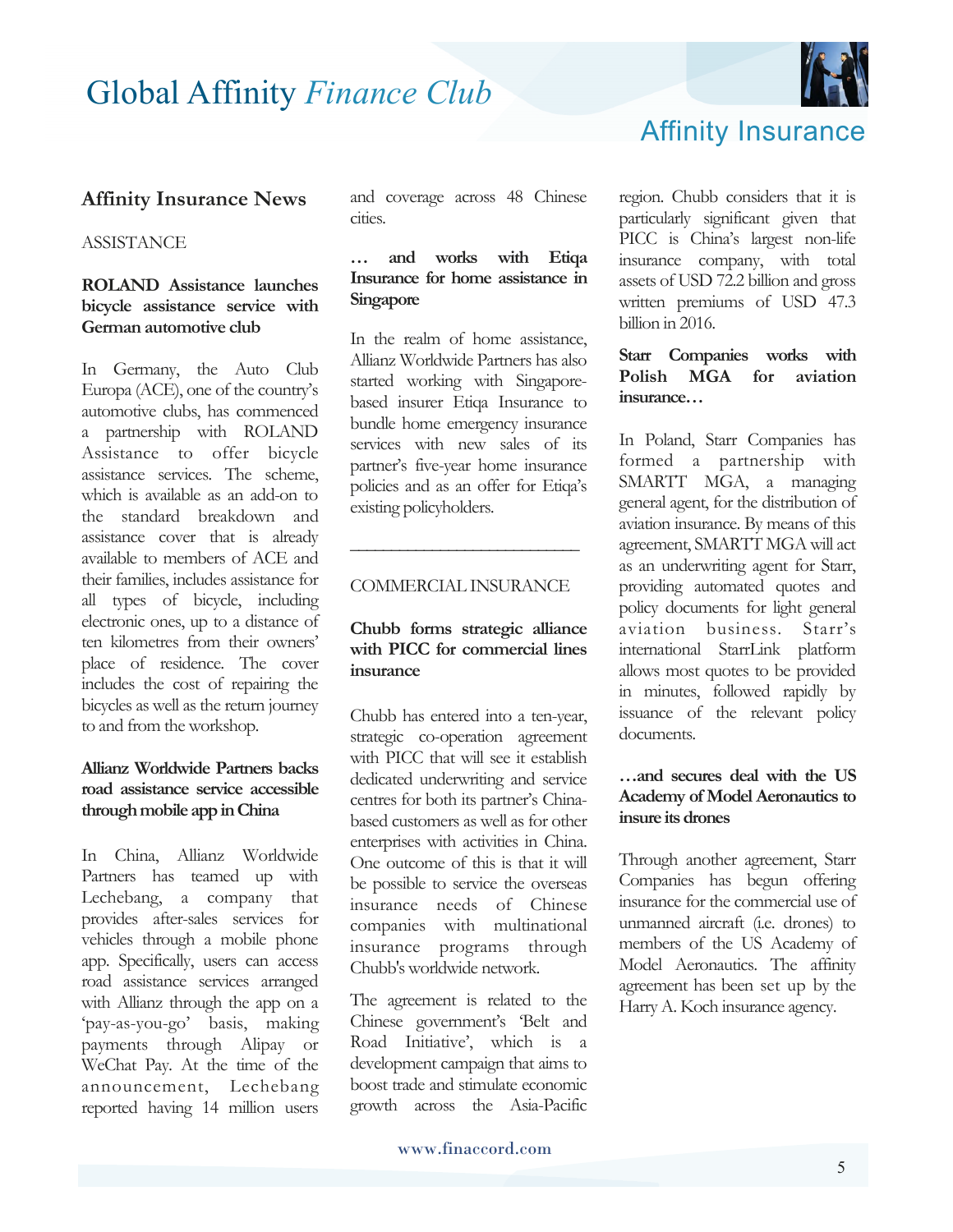

#### **Community Bankers of Iowa works with Travelers for commercial lines cover**

In the US, Travelers has become a preferred vendor to the Community Bankers of Iowa (CBI), a trade association for community banks in Iowa. This partnership provides banks belonging to the association with access to the insurer's products designed for financial institutions. These include cover for risks related to corporate management (including D&O, employment practices and fiduciary liability) and crime (such as bonds plus kidnap and ransom cover) as well as cyber risks, and general property and casualty risks (comprising general liability, motor third-party liability and workers' compensation).

#### LIFE, HEALTH AND CREDITOR INSURANCE

**\_\_\_\_\_\_\_\_\_\_\_\_\_\_\_\_\_\_\_\_\_\_\_\_\_\_** 

#### **Affinion provides complementary death insurance for users of estate planning app**

In the US, Affinion has announced a new partnership with Tomorrow Ideas, a Seattle-based fintech company that offers free estate and life insurance planning via its mobile app, to provide its members with complementary accidental death and dismemberment insurance. Elements of the app include the ability to create and store wills, to specify guardianship of children and pets in the event of death, a life insurance and net worth calculator and a term life insurance comparison facility.

#### **Allianz Worldwide Care works with Orient Insurance and KPT for international health cover**

As part of a wider move to strengthen its presence in the area of international health insurance, Allianz Worldwide Care has created two new partnerships.

In Dubai, it has secured a distribution contract with Orient Insurance for the provision of international health cover to expatriate individuals and their families, as well as group policies for the expatriate employees of companies of all sizes. The plans include assistance and emergency treatment elements, plus health benefits that will be available through a hospital network in the UAE. Group policy clients also have access to travel security and employee assistance services and advice.

Likewise, in Switzerland, Allianz Worldwide Care has announced a comparable partnership for international health insurance with KPT, a domestic health insurer. The policies in scope combine both domestic and international health cover and are aimed at Swiss nationals living abroad as well as expatriates of other countries based in Switzerland.

## Affinity Insurance

#### **… and Starr Companies creates program for the same product with PICC in China**

In the same arena, Starr Companies and PICC have announced a partnership for international health insurance for employees of Chinese companies working overseas on projects linked to the Chinese government's 'Belt and Road Initiative'. Among various products jointly designed by the two companies, the chief one is an accident and health policy which includes accidental death and dismemberment benefits, as well as cover for medical repatriation, kidnap and ransom protection. PICC Health is one of China's leading health insurers and has a substantial base of corporate clients in the country.

#### **Generali initiates Vitality health and wellness program in Austria**

In Austria, the local arm of Generali has launched a Vitality-branded health program that is presented as an independent online and appbased health, nutrition and exercise service. This service is not linked to a particular insurance product and is available to any adult regardless of whether they hold insurance with Generali or not, albeit it must be applied for via Generali. The scheme is part of a pan-European agreement originally established by Generali with Discovery, the owner of the Vitality concept, in 2016.

Generali Vitality aims to help its members develop a healthier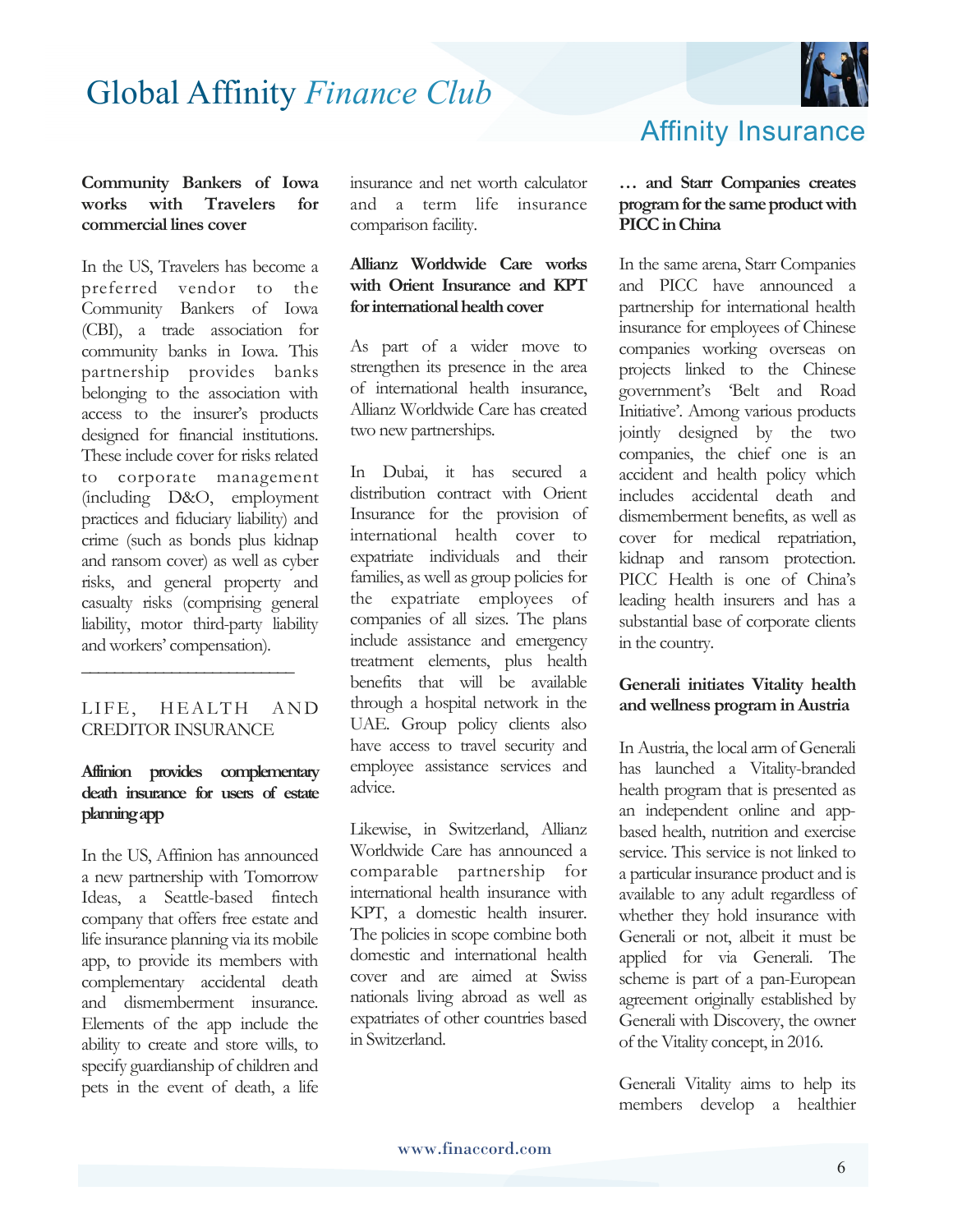

lifestyle while simultaneously benefiting from offers from partner organisations such as Adidas, Amazon, Expedia and Garmin. Members of Vitality can also receive a discount of up to EUR 200 per annum if they purchase an insurance policy with Generali. Generali estimates that there are around 6 million individuals worldwide who have become members of a Vitality program across Australia, Canada, China, France, Germany, Japan, Singapore, South Africa, the UK and the US.

#### **CNP Assurances concludes distribution and reinsurance agreement with Malakoff Médéric**

In France, CNP Assurances and Malakoff Médéric have signed a five -year agreement to cross-sell a variety of insurance and savings types to their respective customer bases. The Amétis network of CNP Assurances, which consists of 220 advisers located throughout France, will offer protection-related life insurance and savings products to the non-salaried and executive customers of Malakoff Médéric. In return, Malakoff Médéric will make funeral expenses and health insurance available to the individual clients of CNP Assurances through its online platform.

#### **Covéa subsidiary wins mandate from the French military for health and protection-related life cover**

Also in France, GMF (a subsidiary of Covéa) has been appointed by the Ministère des Armées (Ministry of the Armed Forces) to become the official partner for Unéo, a mutual created by the ministry to insure risks faced by its members and their next of kin. The arrangement, which has a duration of seven years, stipulates that GMF will be responsible for providing health and protection-related life insurance via Unéo to military and civilian defence personnel.

#### **Gothaer secures partnership for dental insurance with coalition loyalty scheme in Germany**

In Germany, Gothaer Versicherung has been elected as a new partner for dental insurance of DeutschlandCard, a coalition loyalty program owned by Bertelsmann, that counts major retail brands such as Edeka, Esso and Otto amongst its network of partners, and that has more than 20 million members. Cardholders will be rewarded with up to 1,500 points when purchasing a new dental policy online or by phone with Gothaer.

#### **MAPFRE forges agreement for income protection cover with pilots' professional association**

In Panama, MAPFRE has established an affinity agreement for income protection insurance with a professional assoc iation representing airline pilots, namely the Unión Panameña de Aviadores Comerciales (UNPAC) which has more than 1,400 members. Coverage is provided in the event of both accident and illness.

## Affinity Insurance

#### MOTOR INSURANCE

#### **Allianz enters into global motor insurance partnership with Scania**

Allianz Partners, through its commercial brand Allianz Automotive, has begun providing motor insurance for customers of commercial vehicle manufacturer Scania, a subsidiary of VW group. Comprising third-party liability, kasko and personal accident cover, the program is already available in Germany and will be rolled out subsequently in other markets. The two partners have pledged to further their collaboration by jointly identifying and designing additional services and products, for example in the field of telematics.

#### **Aioi Nissay Dowa ties with Toyota for telematics-based motor insurance**

In Japan, Aioi Nissay Dowa has developed an insurance policy with Toyota that harnesses telematics technology to encourage safer driving. The insurance plan, branded 'Tsunagaru', will initially be made available to owners of Toyota's 'Crown' model, and the intention exists then to expand the line-up to other models. The insurer will monitor drivers' behaviour via telematics software incorporated into the vehicle and will adjust insurance premiums each month based on an assessment of how safe their driving has been with up to 80% of premiums potentially discounted. In addition, the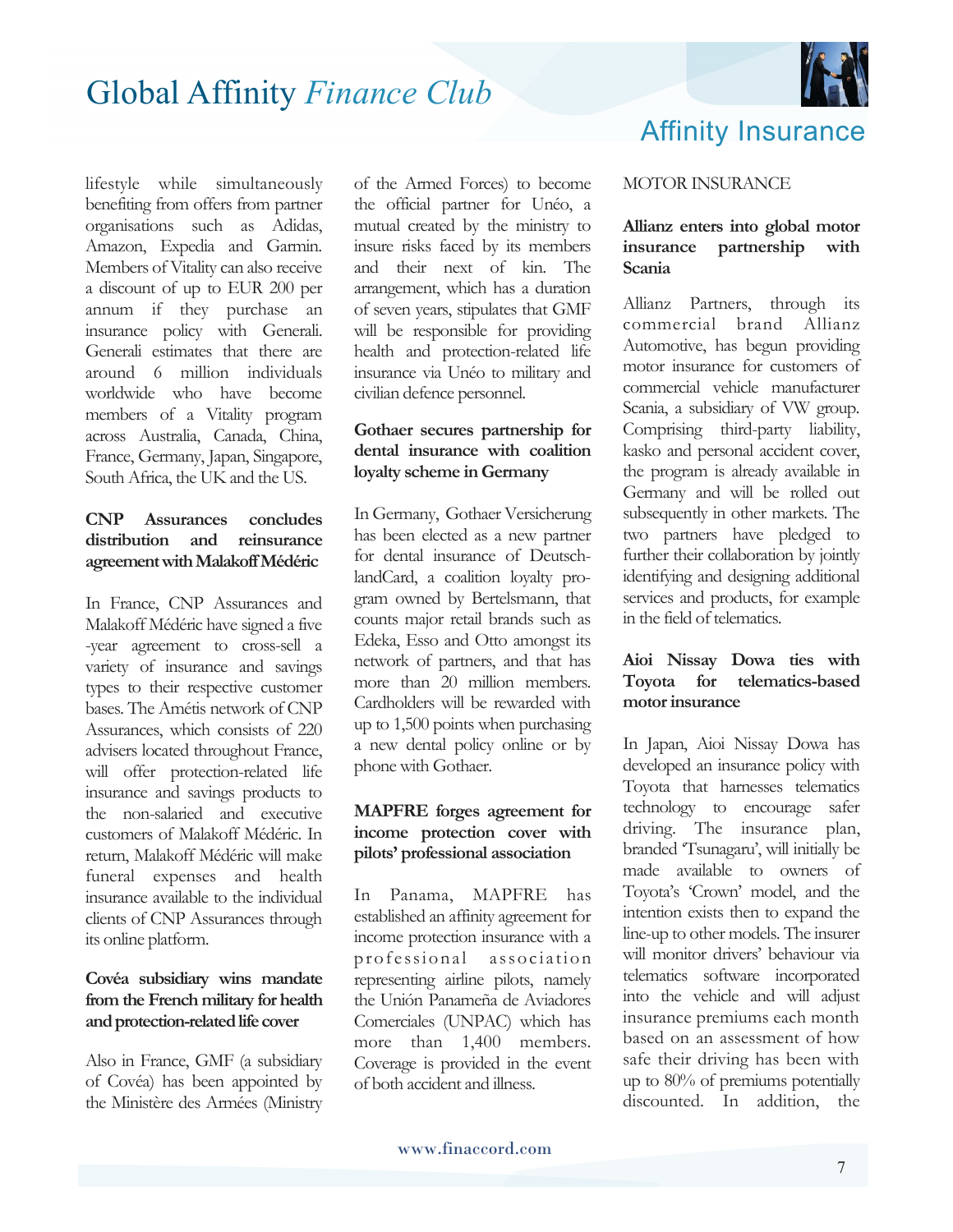

telematics software is able to detect large collisions and to notify staff immediately at an automatic reporting desk so that emergency road assistance can be dispatched straight away.

#### **Porto Seguro offers discounts to drivers with Sem Parar automatic payment devices**

In Brazil, Porto Seguro has unveiled a new partnership for motor insurance with Sem Parar, a toll and parking lot payment services company owned by Fleetcor, a fuel card group. On a nationwide basis, drivers with Sem Parar automatic payment devices installed in their vehicles are entitled to a 5% discount when purchasing or renewing motor insurance with Porto Seguro.

PRODUCT WARRANTIES / INSURANCE

**\_\_\_\_\_\_\_\_\_\_\_\_\_\_\_\_\_\_\_\_\_\_\_\_\_\_** 

#### **Zurich supports bicycle insurance concept developed by UK-based insurtech firm**

In the UK, Zurich has begun underwriting bicycle insurance for users of Laka, a UK-based insurtech firm formerly known as Insure a Thing. Laka's operating model is that customers do not pay up-front premiums individually but instead make a monthly contribution to a group risk pool (e.g. a specific cycling club in the case of bicycle insurance), whose magnitude is determined by the

pool's claims experience each month. The size of the group risk pool may vary from month to month but is capped over the course of a year at the annual price of a traditional insurance policy. By means of this arrangement, customers are incentivised to behave in such a way that claims are less frequent and are rewarded in line with lower claims.

#### **Collinson Group underwrites ancillary insurance products to distribute through Cover Genius**

Also in the UK, Collinson Group has announced that it is providing ancillary insurance policies, namely collision damage waiver and car hire insurance products, for Cover Genius, an insurance intermediary selling online both via its own RentalCover.com brand and via partner entities.

#### **Allianz and Marsh create pan-European partnership for extended warranties with Tesla**

On a pan-European basis, Allianz is rolling out a new partnership with Marsh to develop extended warranties for Tesla vehicles, specifically its Model S and Model X cars. Extensions to the factory warranty are available for up to four years or 80,000 kilometres with coverage for electrical and mechanical parts except the battery and drive train, which are both already covered under Tesla's own eight-year manufacturer warranty. The extended warranty offering has

Affinity Insurance

already been launched in Austria, Belgium, Denmark, Finland, France, Germany, Luxembourg, the Netherlands, Sweden, Switzerland and the UK, with further rollouts planned in Ireland, Italy, Portugal and Spain.

#### **simplesurance works with Allianz to sell mobile phone cover through mobile banking app**

Meanwhile, in Germany, Allianz is working with simplesurance to distribute a mobile phone insurance policy through Revolut, a mobile banking app, which was launched in late 2017 and that had already accumulated over 23,000 customers at the time of the announcement. By means of this initiative, Revolut users can protect their mobile phones for less than EUR 1 per week with cover available for both display screen and liquid damage. The scheme is valid worldwide and the only prerequisite is that the mobile phone may not be older than six months at the point at which it is insured.

#### **Asurion and Liberty Seguros develop mobile phone protection services for Claro in Brazil**

In Brazil, Asurion has established a partnership with Liberty Seguros to develop comprehensive mobile phone protection services for customers of mobile network operator brand Claro. The 'Proteção Móvel' program provides Claro's post -paid subscribers in Brazil with protection in the event of theft and damage (including water damage). At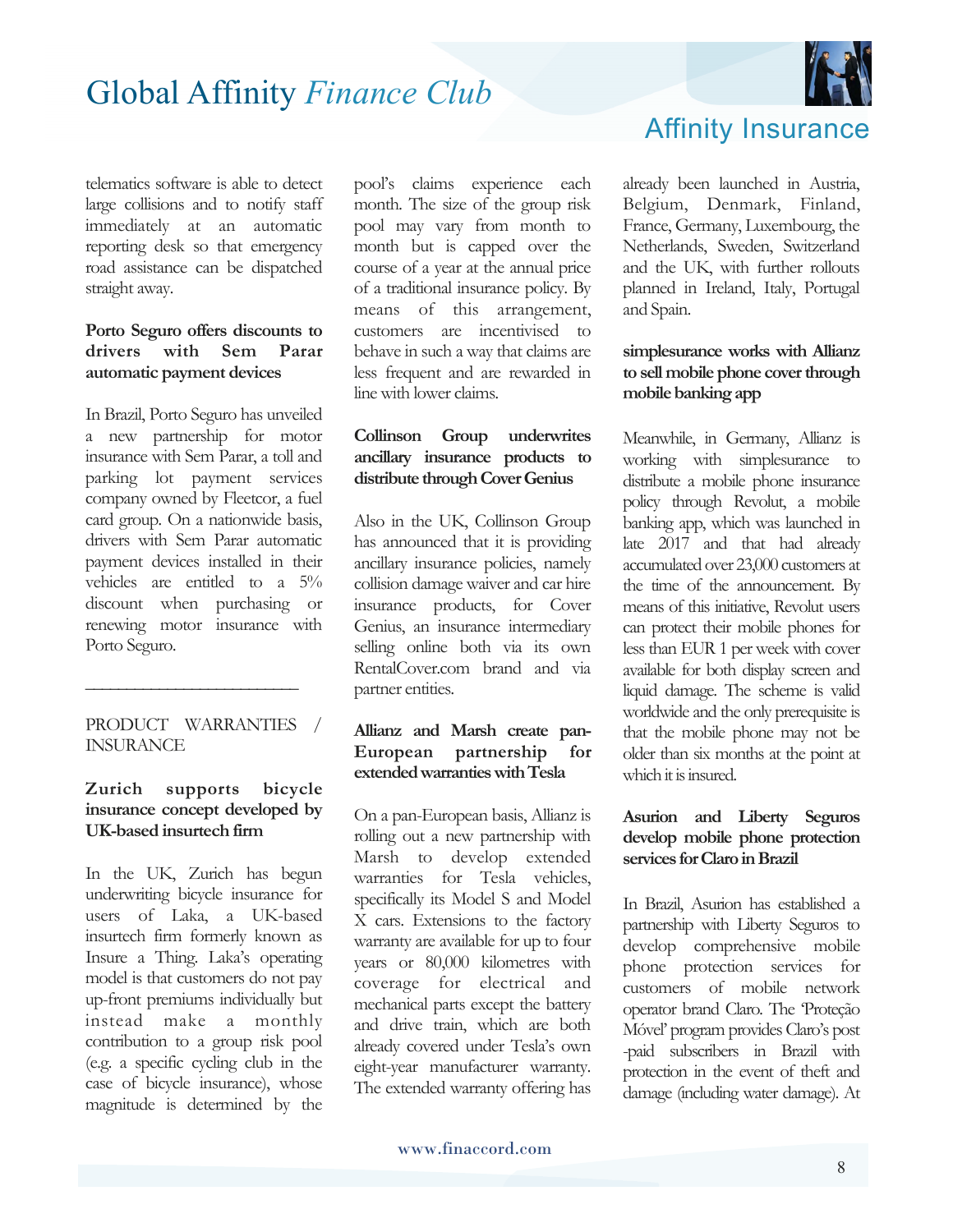

the time of the announcement, the service was available at 95 Claro stores in Brazil and plans were afoot to make it available through all of its outlets, which number over 300. Asurion already works with Claro in this context in Chile, Colombia, Mexico and Peru, and, in total, has telecoms partners in over 20 countries around the world.

#### TRAVEL INSURANCE

#### **EasyJet selects Collinson Group and Zurich as underwriters of branded travel cover**

 **\_\_\_\_\_\_\_\_\_\_\_\_\_\_\_\_\_\_\_\_\_\_\_\_\_\_\_\_**

As part of an agreement covering 13 countries in Europe (namely, the Czech Republic, Denmark, France, Germany, Greece, Hungary, Italy, the Netherlands, Poland, Portugal, Spain, Switzerland and the UK), Collinson Group, working with Zurich as underwriter, has unveiled a new travel insurance partnership with easyJet whereby it will manage sales, service, claims and assistance for travel policies sold through the airline's booking system. The arrangement paves the way for generation of individualised quotes based on factors such as destination, time of year, group size and trip type (e.g. business, winter sports). In addition, stand-alone travel cover is also being sold through a separate easyJet-branded website.

#### **ERV signs new travel insurance deals with Czech Airlines and BEST-REISEN**

ERV has entered into an agreement with Czech Airlines whereby the airline's customers are being offered travel insurance when booking a flight. The policy is available to customers of Czech Airlines flying out of Belgium, Denmark, France, Germany, Italy, Russia, Spain, Sweden and the UK. Moreover, ERV has also announced the extension of its travel insurance distribution partnership with Germany-based travel company BEST-REISEN. Having begun over ten years ago, the partnership has been extended for a further five years.

#### **Europ Assistance wins deal with Brazil-based distributor of travel insurance**

In Brazil, Europ Assistance has signed an agreement with International Travel Assistance (ITA), a distributor of travel cover for both domestic and international travellers, by means of which ITA will be distributing travel insurance underwritten by Europ Assistance. Policies will be distributed through a variety of channels including travel agents and online, and will include additional elements such as assistance in case of loss of documents, assistance for travelrelated psychological problems and concierge services.

## Affinity Insurance

#### **HanseMerkur gains travel insurance deals with HolidayCheck and Berge & Meer**

In German-speaking Europe, HanseMerkur has expanded its reach by acquiring two new travel insurance distribution partners, both of which are travel agency firms. One of these is HolidayCheck, which is an online travel agency that has evolved from a hotel rating website. Through this arrangement, which has an initial duration of three years, HanseMerkur is offering travel cover to HolidayCheck's customers in Austria, Germany and Switzerland. The other is Berge & Meer, a specialist in package holidays that belongs to the TUI group and which is focused on customers making bookings from Austria and Germany. The various products on offer include policies for cruise passengers that even cover the risk of being seasick.

#### **Allianz Worldwide Partners extends relationship with online travel agency in Australia**

In Australia, Allianz Worldwide Partners has agreed to continue for a further three years its distribution partnership for travel insurance with the online travel agency Webject, which originally began over ten years ago. Through this partnership, Webject offers travel cover online to purchasers of both flights and holidays. In addition, Webject sells stand-alone single-trip and annual travel policies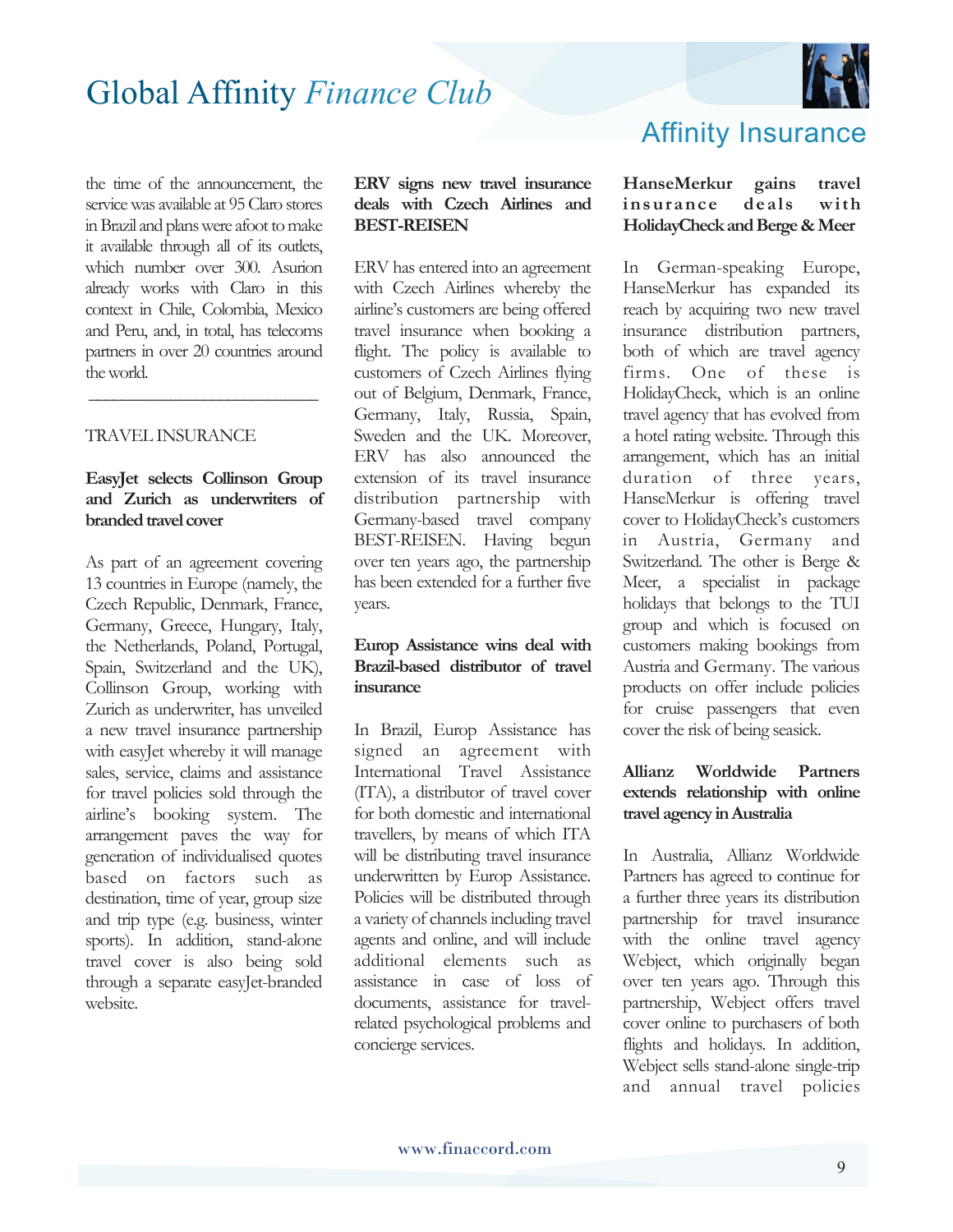

#### **Moderna Försäkringar renews extended warranty tie with Nordic retailer of consumer electronics**

In the Nordic region, Moderna Försäkringar has announced a renewed agreement for extended warranties with consumer electronics retail group Elkjøp for another three years. In total, the group operates over 400 retail outlets across Denmark, Finland, Norway and Sweden combined, and it is also possible for customers to acquire both electrical goods and related extended warranties online.

#### **Assurant seeks to expand extended warranty footprint through acquisition of The Warranty Group**

In the US, Assurant has acquired The Warranty Group for an enterprise value of USD 2.5 billion by means of a deal that allows its own shareholders to retain majority ownership of the combined company. Assurant anticipates that the deal will enhance its scale and market presence in vehicle protection, extended service contract and other financial services markets across over 30 countries worldwide. Both Assurant and The Warranty Group make extensive use of distribution via corporate partnerships in these sectors and Assurant believes that the transaction

will be especially beneficial in the context of the US vehicle service contract (extended warranty) market.

**\_\_\_\_\_\_\_\_\_\_\_\_\_\_\_\_\_\_\_\_\_\_\_\_\_\_** 

#### GENERAL

#### **BNP Paribas Cardif and Volkswagen Financial Services agree to continue working together**

As part of an international agreement covering multiple countries, primarily in Europe and Latin America, BNP Paribas Cardif and Volkswagen Financial Services have agreed to expand their relationship for insurance products related to automotive financial services. The two companies have been working together in this field since 2001 and, at the time of the announcement, there were around 2 million policies in force via this relationship.

#### **Allianz creates personal lines joint venture with LV=…**

In the UK, Allianz and LV= have completed the first stage in the creation of their joint venture and strategic partnership; this involved the acquisition by Allianz of a 49% stake in LV='s UK general insurance business. Combining the UK non-life insurance operations of Allianz with those of LV= produces a general insurance business with over 6 million customers and gross premiums written in excess of GBP 1.7 billion. Moreover, the two partners believe



that it allows them to occupy a prominent position in the UK market by creating a strong and customer-centric insurer focused on household and personal motor insurance. The second stage of the transaction will take place in 2019 when Allianz will acquire a further 20.9% stake in LV='s general insurance portfolio through an agreed, forward purchase.

#### **… and invests in digital microinsurer with operations across three continents**

In a separate deal involving Allianz, its Allianz X digital investment unit has announced a USD 96.6 million investment in BIMA, a digital micro -insurer that utilises mobile technology to serve low-income customers in Africa, Asia and Latin America. By means of this transaction, Allianz will become BIMA's sole insurance shareholder and its largest strategic shareholder overall.

#### **Société Générale Insurance develops new online insurance offerings with eBaoTech**

Moonshot-Internet, an insurtech division created by Société Générale Insurance, the bancassurance arm of the eponymous France-based banking group, has disclosed that it has entered into an arrangement to work with eBaoTech, a Chinabased provider of smart connected insurance platforms for both life and non-life insurance that operates internationally. Specifically,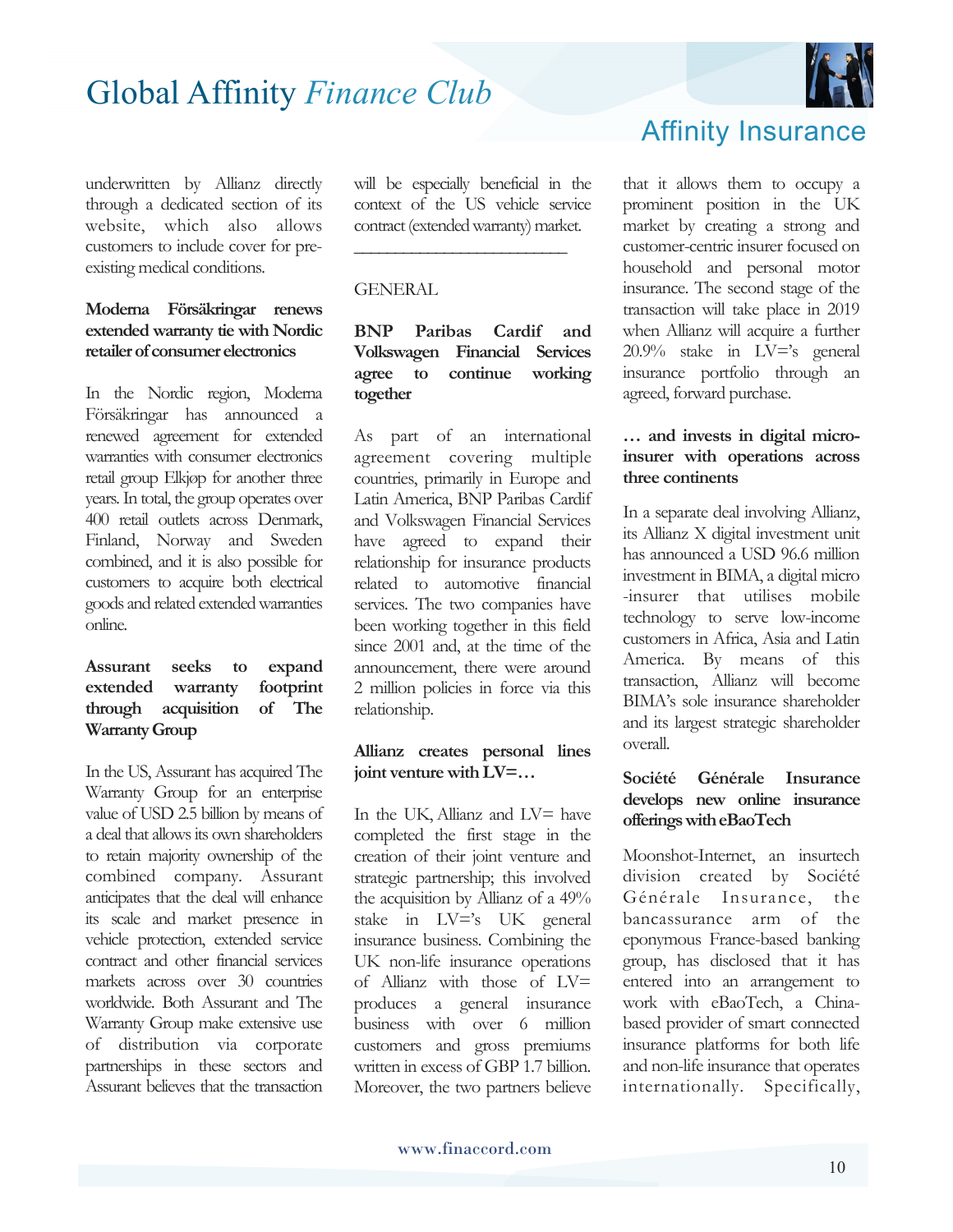

eBaoTech allows insurers to build insurance solutions within its system, improving their offerings as their customer networks grow. Moonshot-Internet is eBaoTech's first European client, and is intending to develop insurance to be sold via online merchants.

Specifically, Moonshot-Internet has already developed two product ranges that will be made available to the customers of online retailers in the travel and transportation sectors, as well as to entities and their clients in the so-called 'sharing economy'. For example, in case of a flight delay, customers of a travel company who have purchased Moonshot-Internet's travel cover built in partnership with eBaoTech are immediately notified and reimbursed, or provided access to VIP services. Since the launch of eBaoTech in 2015, more than 300 insurance products have been rolled out on it by over 50 clients, including insurance brokers, wealth management companies, aggregators and both international and national underwriters.

#### **MAPFRE wins link with affinity insurer to cover university professionals**

In relation to both Portugal and Spain, MAPFRE has announced a partnership with Previsión Sanitaria Nacional (PSN), an affinity insurer focused on professionals working at universities. Specifically, for insurance types for which PSN does not have an offering itself (such as household or medical

expenses cover), it will be possible for it to distribute products developed by MAPFRE either as a conventional intermediary or with it participating in the underwriting as a co-insurer with its partner. In total, PSN has around 120 offices located on the Iberian peninsula and manages savings with a value in excess of EUR 1.3 billion.

#### **Bancassurance**

LIFE, HEALTH AND CREDITOR INSURANCE

**\_\_\_\_\_\_\_\_\_\_\_\_\_\_\_\_\_\_\_\_\_\_\_\_\_\_**

#### **Zurich secures long-term distribution tie for life insurance with ANZ in Australia**

In Australia, Zurich has entered into an agreement to acquire 100% of the equity of OnePath Life, the life insurance business of the ANZ banking group for a consideration of AUD 2.85 billion. As a part of the transaction, Zurich will enter into a 20-year distribution agreement with ANZ in Australia to distribute life insurance products through its bank channels thereby meaning that it will have long-term access to around 6 million customers of ANZ who are served through close to 600 branches and 2,300 ATMs, as well as digital distribution channels.

The deal also means that Zurich will enjoy a market share of around 19% in the Australian retail life insurance market and of around 6% **Bancassurance** 

in the group life market. While subject to regulatory approval, both parties expect the transaction to be completed by the end of 2018.

According to Zurich, the deal reinforces its strategy of focusing on asset-light protection and unitlinked business, expanding bancassurance capabilities and reducing volatility. Moreover, it believes that the acquired portfolio will add to its cash remittances, increase its return on equity, and support dividend growth beyond that implied by its existing plan.

#### **AIA secures comparable agreement with Commonwealth Bank Group...**

Also in Australia, and subject to securing all necessary regulatory and governmental approvals, AIA has reached an agreement with Commonwealth Bank Group to acquire CommInsure Life and Sovereign, respectively, the banking group's life insurance business in Australia and life and health insurance businesses in New Zealand. As a part of the transaction, AIA will enter into 20 year strategic bancassurance partnerships with its partner's retail banking arms in Australia and New Zealand.

#### **… extends partnership with Public Bank in Malaysia…**

Furthermore, in Malaysia, AIA has announced a 15-year extension to its exclusive regional bancassurance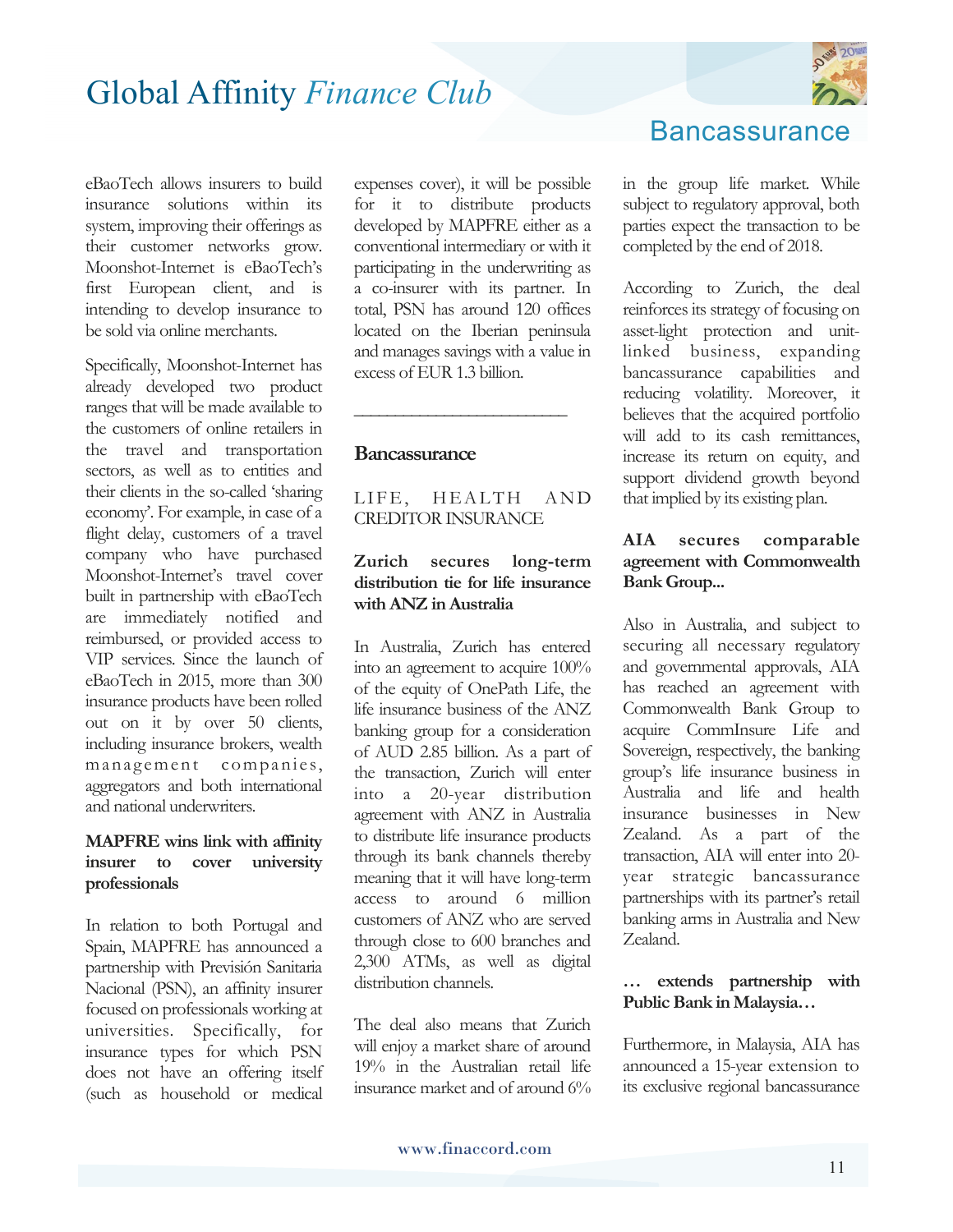

agreement with Public Bank, the third-largest banking group in the country by value of assets. The extended arrangement will enable Public Bank to provide its customers with a broader range of protection-related life insurance and long-term savings solutions sourced from AIA.

#### **... and forges new relationship with Bangkok Bank in Thailand**

Additionally, in Thailand, AIA has established a new strategic bancassurance partnership with Bangkok Bank that will be valid for 15 years. This will seek to leverage Bangkok Bank's nationwide distribution channels and will cover both retail and group life insurance. Under the terms of the agreement, Bangkok Bank will distribute AIA's protection-related life and longterm savings products on an exclusive basis although not certain endowment savings and credit life products. Revenues accruing to Bangkok Bank from the agreement are dependent on the profitability of new business.

#### **Manulife enters into discussions with Agricultural Bank of China for retirement solutions**

In China, Manulife has started working with the Agricultural Bank of China to jointly explore potential business opportunities in retirement savings and related businesses. Albeit discussions are at an initial stage, it is possible that financial products designed by Manulife will be offered to customers of the

Agricultural Bank of China. Manulife has stated that it eventually hopes to provide retirement solutions that will complement the existing pension system in China.

#### **Die Mobiliar and Swiss fintech firm combine to create retirement product for Bank Cler**

In Switzerland, insurer Die Mobiliar is co-operating with fintech company Leonteq to develop an innovative retirement product for distribution to customers of Bank Cler (formerly Bank Coop). The product offers a secure income for a pre-defined period of time whereby the financial guarantee is assumed by Die Mobiliar directly or by Bank Cler, at the discretion of the customer.

#### **CNP Assurances and UniCredit revamp life insurance joint venture in Italy**

In Italy, CNP Assurances and UniCredit have renewed their joint venture partnership for life insurance in the form of CNP UniCredit Vita. 57.5% of the equity capital of this company is held by CNP Assurances with most of the rest belonging to UniCredit. In future, it is intended that a dedicated sales organisation will be created to enhance the distribution not only of unit-linked savings products but also creditor and individual protectionrelated life insurance, in line with the strategy of CNP Assurances for reorienting the product mix of its joint venture. However, the geographical **Bancassurance** 

scope remains unchanged with a focus on central and southern Italy, including Sardinia and Sicily, regions in which UniCredit operates around 1,365 branch offices and points of sale.

#### **MetLife sells stake in Bulgarian life insurance joint venture to KBC**

In Bulgaria, MetLife has agreed to sell its 40% stake in UBB-MetLife to the Belgium-based banking group KBC via its Bulgarian insurance subsidiary DZI. The transaction means that the insurer, which had formerly been configured as a joint venture, is now wholly-owned by KBC as a result of the banking group having purchased UBB in 2017. On a combined basis, DZI and UBB-MetLife will have a market share of over 20% of the Bulgarian life insurance market.

#### **Icatu Seguros establishes joint venture with Brazilian bank for capitalisation bonds**

In Brazil, Icatu Seguros has unveiled a partnership with Banrisul to create a company that will allow it to distribute capitalisation bonds through the bank. The new company will be a subsidiary of Banrisul Icatu Participações, a holding company in which Banrisul and Icatu Seguros hold virtually equal equity stakes. Banrisul has stated that the objective of this partnership is to consolidate its position in the market for capitalisation bonds in the state of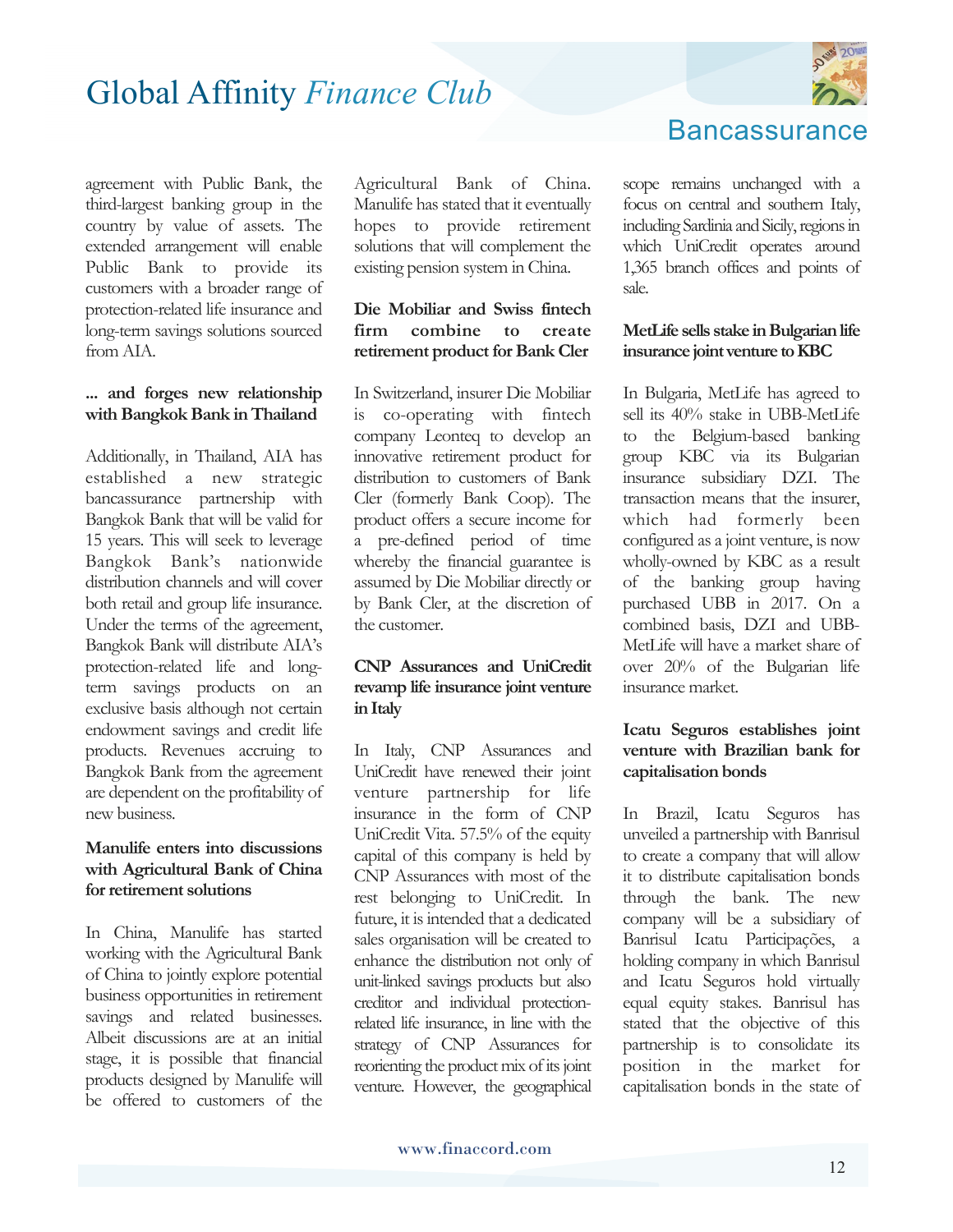Rio Grande do Sul and more broadly in the south of Brazil, allowing it to diversify and increase its sources of revenue.

**\_\_\_\_\_\_\_\_\_\_\_\_\_\_\_\_\_\_\_\_\_\_\_\_\_\_\_\_**

#### MOTOR INSURANCE

#### **Société Générale Insurance launches telematics-based motor product through Boursorama Banque**

In France, Boursorama Banque, a subsidiary of Société Générale, has introduced a telematics-based, payas-you-drive motor insurance product underwritten by Société Générale Insurance, the captive bancassurance arm of Société Générale. Specifically, 'Carapass' is a policy that can be bought online and its pricing varies according to use of a vehicle; customers pay a fixed sum each month, followed by an additional supplement pegged to the actual distance driven.

#### GENERAL

#### **Banco BPM reconfigures bancassurance interests through new strategic partnership with Cattolica**

**\_\_\_\_\_\_\_\_\_\_\_\_\_\_\_\_\_\_\_\_\_\_\_\_\_\_\_\_**

In Italy, Banco BPM and Cattolica have reached an agreement for the establishment of a long-term strategic partnership spanning both life and non-life bancassurance. The agreement paves the way for the acquisition by Cattolica of a 65% stake in both Avipop Assicurazioni and

Popolare Vita, two bancassurance subsidiaries of Banco BPM, and the establishment of a 15-year distribution tie applying to the former Banco Popolare network. Previously, Banco BPM had acquired stakes formerly held by Aviva in Avipop Assicurazioni and by UnipolSai in Popolare Vita in August 2017 and November 2017 respectively, briefly converting them to captive status before the new arrangement with Cattolica reconfigured them as joint ventures.

#### **Allianz rolls out insurance products in partnership with HypoVereinsbank**

From the beginning of 2018, Allianz has taken on fully a bancassurance partnership with HypoVereinsbank, the Germanybased retail banking arm of UniCredit. The partnership replaces previous one that HyperVereinsbank had held for many years with ERGO. Products available via the bank from Allianz include health and property insurance for private customers, plus commercial non-life insurance for business clients and pension solutions for both entrepreneurs and their employees. Moreover, it is intended that HypoVereinsbank will also soon begin working with Euler Hermes, a specialist trade credit insurer belonging to Allianz.



#### **Affinity Banking**

AFFINITY BANKING AND CARDS

#### **BNP Paribas links with crowdfunding platform to finance entrepreneurial initiatives**

BNP Paribas and Ulule, a pan-E uropean platform for crowdfunding, have come together to fund medium-sized entrepreneurial projects launched via Ulule. Specifically, any enterprise that has successfully completed a crowdfunding campaign on Ulule will be able to benefit from additional financing from BNP Paribas up to a limit of EUR 50,000 in addition to receiving free business banking services for one year. All funding is subject to approval by the bank and to be made within 48 business hours of completion of the crowdfunding campaign.

#### **Banque Populaire forms ties with associations for lawyers**

In France, Banque Populaire has signed partnership agreements with two associations representing lawyers, namely Avocats Sans Frontières France and the Association des Avocats Conseils d'Entreprises. With regards to the former, the bank will pay EUR 80 to the association for every lawyer opening an account with the bank and new customers can belong to the association for a year at no cost. As for the latter, Banque Populaire

**\_\_\_\_\_\_\_\_\_\_\_\_\_\_\_\_\_\_\_\_\_\_\_\_\_\_**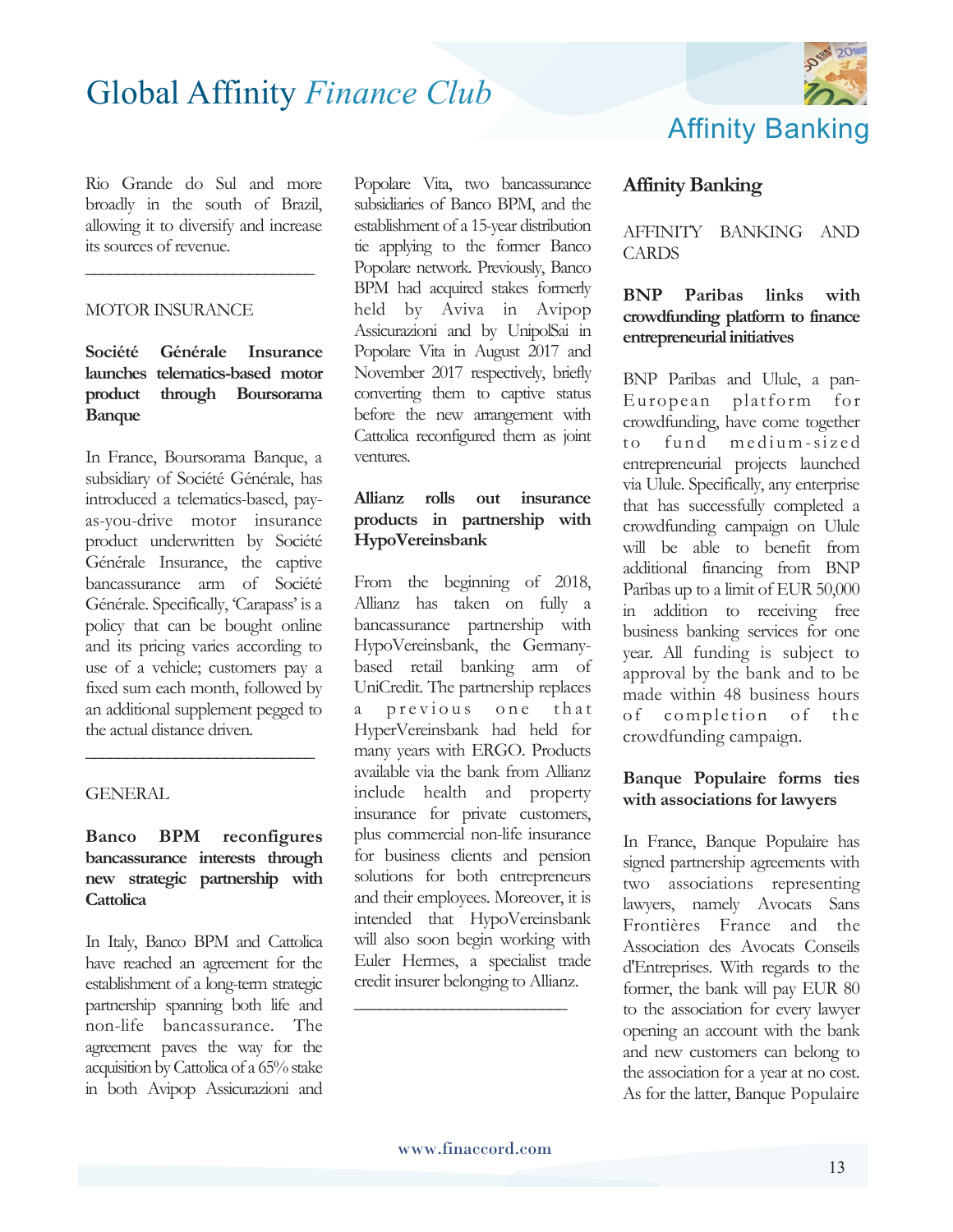will provide financial advice and services for members of the association to help with their everyday needs in respect of banking and wealth management.

**\_\_\_\_\_\_\_\_\_\_\_\_\_\_\_\_\_\_\_\_\_\_\_\_\_\_\_\_**

#### AUTOMOTIVE FINANCE

**BNP Paribas and PSA group conclude acquisition of automotive finance operations of Opel (and Vauxhall)** 

PSA group (the owner of the Citroën, Opel, Peugeot and Vauxhall vehicle brands) and BNP Paribas have finalised their joint acquisition of the automotive finance operations of Opel (in Europe) and Vauxhall (in the UK)*.* Previously, these (like both Opel and Vauxhall themselves) had been owned by GM. The new organisation combines Opel Bank, Opel Financial Services and Vauxhall Finance which collectively serve dealers across 11 European countries. They provide a comprehensive range of automotive finance and insurance products, and had outstanding balances of around EUR 9.6 billion at the end of 2016.

#### **Ally Financial increases value of automotive finance facilities accessible through Carvana**

In the US, Ally Financial has announced that it is increasing the value of finance available for retail customers of Carvana, an ecommerce platform for buying used cars, from its original commitment of USD 600 million to up to USD 2 billion over a 12 month period. Ally will make the funding available to Carvana for the financing and bulk purchases of contracts. The new funding is in addition to support from Ally's online remarketing platform SmartAuction, which is currently used by Carvana.

#### CO-BRANDED CARDS

#### **American Express displaces Citigroup as Hilton's co-branded card partner in the US**

**\_\_\_\_\_\_\_\_\_\_\_\_\_\_\_\_\_\_\_\_\_\_\_\_\_\_\_\_**

In the US, American Express has released four new co-branded credit cards in conjunction with the hotel group Hilton. The cards allow users to earn points by making purchases at Hilton's hotels and resorts, with affiliated companies, and at other merchants across the country. American Express is also taking over the co-branded credit card program that Hilton previously ran in conjunction with Citigroup.

#### **Wirecard unveils new prepaid card with UK-based digital ticketing service provider…**

In the UK, Wirecard has been selected by Fortress GB, a digital ticketing service provider for more than 130 sports teams and other organisations, to be the issuer for an all-in-one season ticket and member card. Season ticket holders and members can use the contactless



## Affinity Banking

card – branded as 'The One Card' – not only to gain entry to stadiums but also to make purchases at selected merchants. Among other benefits, the card aims to cut down waiting times and reduce queues for users.

#### **… and launches fleet cards with Shell in Indonesia**

Meanwhile, in Indonesia, Wirecard has won Shell as a new customer for its fleet cards. Specifically, a new fleet card solution that it has developed can be used for all purchases at Shell petrol stations throughout the country, and is intended to assist finance departments, fleet managers and drivers of company vehicles to improve business performance through efficiency of fuel use, time and resources.

#### **Brazilian banking trio launch new range of co-branded Visa credit cards with GOL**

In Brazil, Smiles, which manages the loyalty program of the GOL airline, has announced the launch of a range of new co-branded Visa credit cards in partnership with Banco do Brasil, Bradesco and Santander. Available in International, Gold, Platinum and Infinite formats, benefits of the cards include ability to earn miles, access to GOL lounges and a free baggage allowance, as well as travel assistance bundled with all cards and additional travel cover with premium cards, both underwritten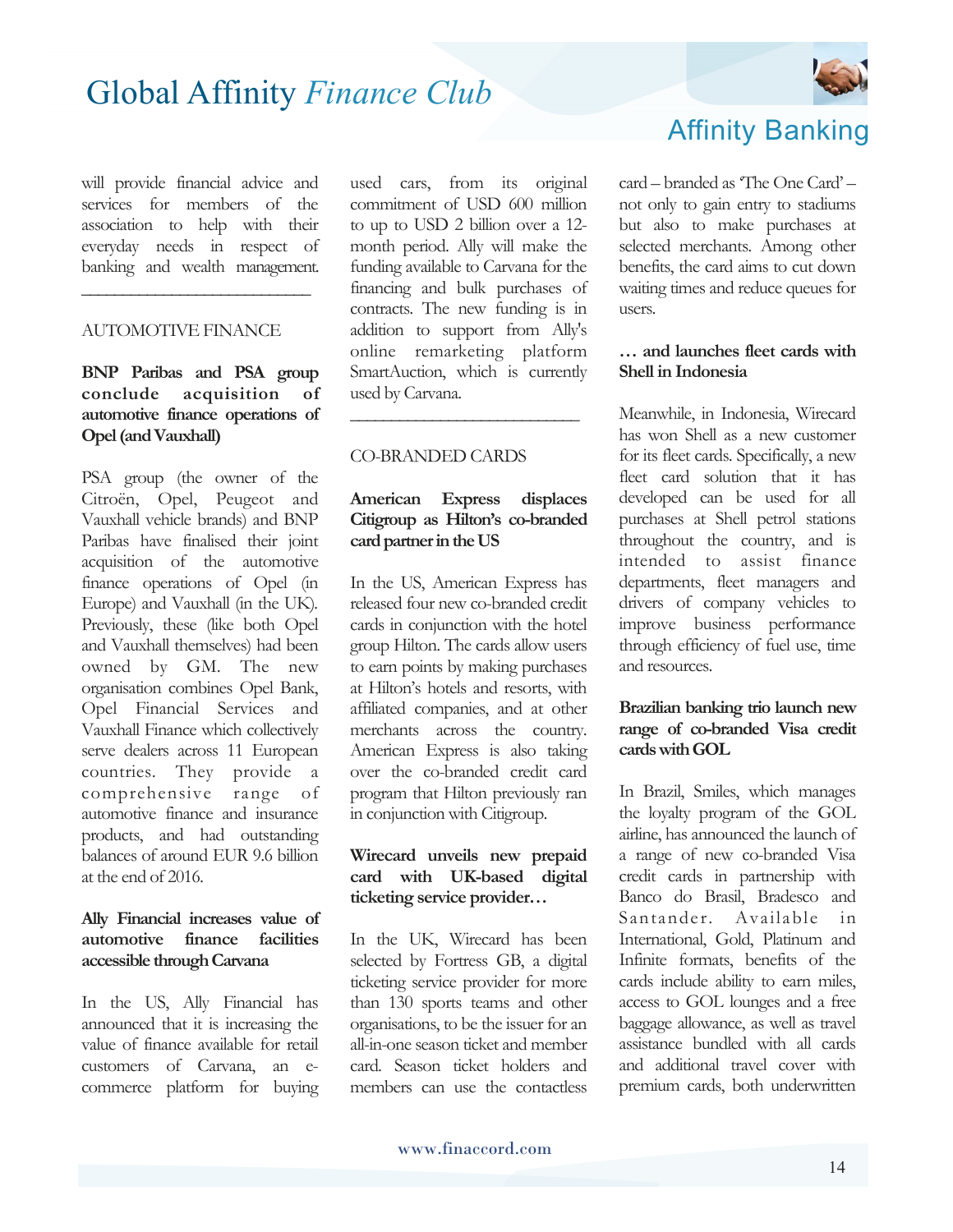

#### by AIG.

#### **Visa develops prepaid card linked to Playstation game in Brazil**

Also in Brazil, Visa has announced that it has started working with Brasil Pré-Pagos, a prepaid card provider, for a prepaid card themed around the Playstation game God of War that is targeted at younger consumers. The new card is linked to a digital account and can be used to make contactless payments. Visa reported at the time of the card's launch that more than 3 million terminals were enabled for such payments in Brazil.

#### **JCB increases penetration in Vietnam through new card program with VNPT and Vietinbank**

Japan-based payments company, JCB has introduced a co-branded card program in association with Vietnam Post and Telecommunications Group (VNPT) and Vietinbank, one of the largest state-owned banks in Vietnam. According to JCB, the new 'Vpoint' card is the first in the Vietnamese market that allows consumers to earn points by spending at any merchant that is part of JCB's network in the country.

Moreover, the card can also be used across around 30 million JCB locations globally. In addition, cardholders are entitled to standard JCB privileges such as access to

private lounges at JCB's service centres around the world, as well as promotions and discounts of up to 50% at restaurants, supermarkets, travel agencies and other retailers. Points can be collected for each purchase made with the card and then used across a network of around 2,000 Vietnam-based merchants.

#### CONSUMER FINANCE

**\_\_\_\_\_\_\_\_\_\_\_\_\_\_\_\_\_\_\_\_\_\_\_\_\_\_**

#### **Synchrony Financial establishes closer ties with PayPal in the US**

In the US, PayPal and Synchrony Financial have agreed to extend an existing partnership for consumer credit. Under the terms of the transaction, Synchrony Financial will acquire USD 6.8 billion in receivables, composed mainly of PayPal's US consumer credit portfolio, which totalled approximately USD 5.8 billion in receivables as of October 2017. Simultaneously, it will be the exclusive provider used by PayPal for its consumer finance program for ten years and PayPal will extend an existing co-branded credit card scheme with Synchrony Bank.

#### **Klarna works with Nets for innovative in-store consumer finance facility…**

Across Europe, online payments and consumer finance firm Klarna has rolled out several new initiatives in the sphere of consumer finance. Firstly, it has started working with

## Affinity Banking

Nets, a payment services provider based in the Nordic region, to design a payment facility for use within physical stores, beginning with a pilot scheme at selected stores in Sweden. The facility endows consumers with the opportunity to pay for their purchase later, either fully or in part, when shopping in physical stores. Consumers simply use the Nets terminal and their own mobile phones to complete the transaction with no need for intervention from in-store staff.

Klarna believes that the scheme represents an innovative alternative to traditional in-store retailer finance which is often time-consuming and cumbersome to organise. In fact, the new service is similar to point-of -sale finance solutions introduced by Klarna that are already widespread among online merchants. The two partners consider the facility to be the first of its kind in the Nordic region and both are reportedly open to working with other payment and credit providers.

#### **… and bears credit risk associated with finance made available through PPRO Group and Worldpay**

Klarna has also linked up with both PPRO Group, a cross-border epayment specialist, and Worldpay to facilitate risk-free credit-based consumer payments to merchants in Austria, Denmark, Finland, Germany, the Netherlands,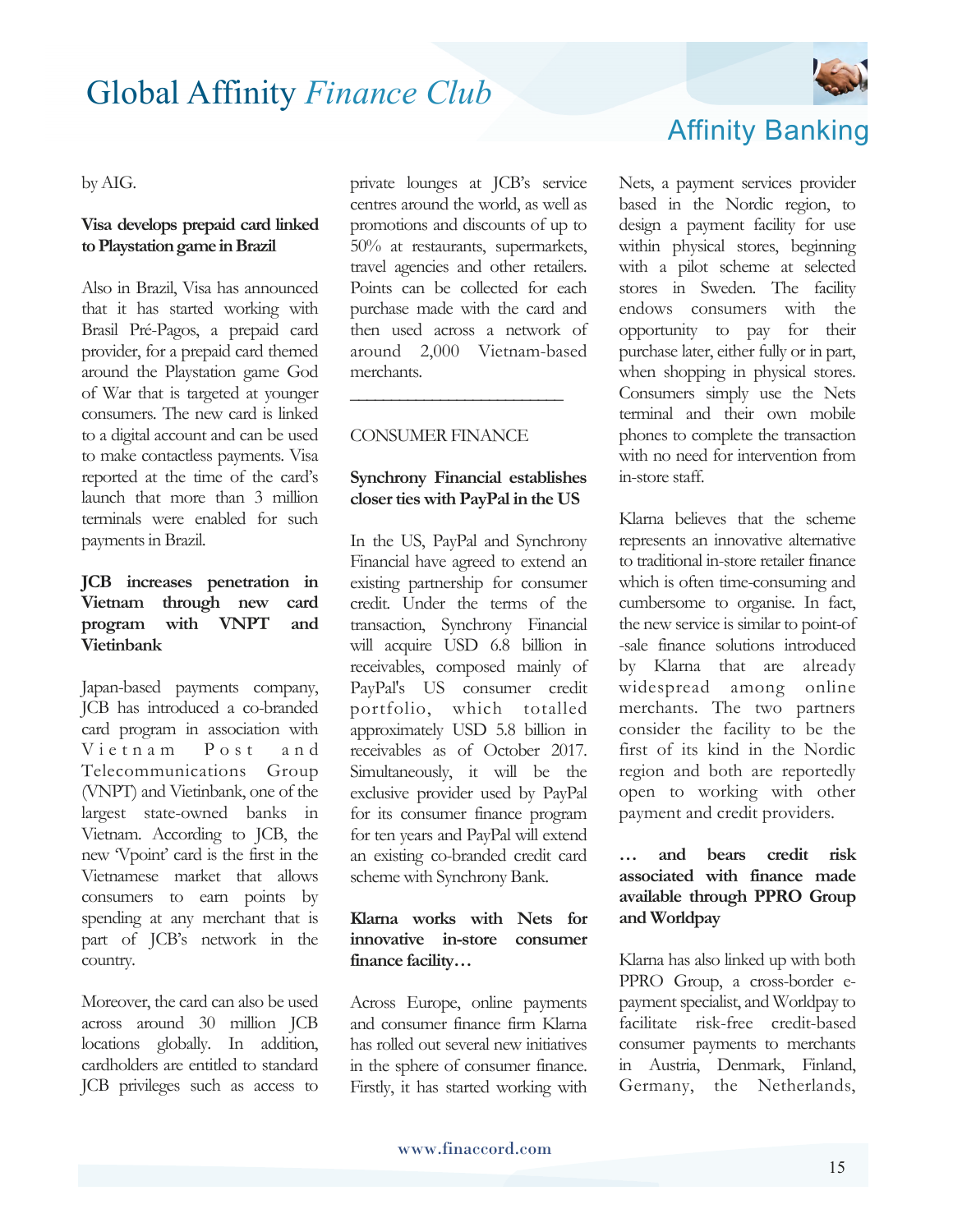

Norway, Sweden and the UK. By means of this arrangement, and following assessment of the credit risk posed by customers, Klarna will settle consumer payments to merchants upfront and assume 100% of the credit risk. The benefit to customers is that they can choose when to pay for goods acquired online with the option to defer for a limited period (e.g. 14 days) or to spread the cost over several months by means of repayment via fixed or flexible instalments.

#### INTERNATIONALPAYMENTS / **REMITTANCES**

**\_\_\_\_\_\_\_\_\_\_\_\_\_\_\_\_\_\_\_\_\_\_\_\_\_** 

#### **MasterCard works with Standard Chartered and Western Union for cross-border payment service**

As part of a global initiative, Standard Chartered has incorporated MasterCard Send into its cross-border payments facility. MasterCard Send allows users to make payments to more than 3 billion card and non-card accounts (including mobile wallets and cashout locations) across more than 100 countries. Likewise, Western Union has also announced that it will integrate MasterCard Send into its money transfer service through which it will be able to deliver funds to accounts linked to a majority of US debit cards, including those that do not run on the MasterCard network. These transfers are initially possible via the Western Union website and mobile app.

#### MOBILE / ONLINE PAYMENTS

#### **MasterCard adds global scale to collaboration with PayPal...**

In keeping with previous quarters, MasterCard has also rolled out a number of new initiatives in the field of mobile and online payments. First, it has announced the expansion of its existing partnership with PayPal into Africa, Canada, the Caribbean, Europe, Latin America and the Middle East. This move follows previous cooperation in the Asia-Pacific region and the US, thereby making the partnership global in scope. Specifically, the agreement involves making MasterCard an equal payment option within the PayPal wallet, allowing consumers to add MasterCard-branded cards to their PayPal accounts, and enabling PayPal account holders to cash out funds to MasterCard-branded debit cards.

#### **… and begins working with mobile app for micro-businesses in South Africa**

Furthermore, in South Africa, MasterCard has started working with Spazapp, a technology company that runs an android app for micro-businesses, thereby allowing informal traders and convenience stores to integrate mobile payments into their day-today operations. The partnership involves MasterCard integrating MasterPass, its digital payment service, into Spazapp. MasterPass will be an option both for traders buying stock as well as for customers.

Affinity Banking

MasterCard believes that the informal retail sector in South Africa accounts for around ZAR 46 billion in sales each year and that it regularly serves more than 9 million households. Moreover, at the time of the announcement, around 4,500 micro-businesses in this sector are users of Spazapp.

#### **Pakistan-based fintech firm works with MasterCard for cashless payment app**

Also in the sphere of digital payments, MasterCard is working with Innov8, a Pakistan-based fintech company, to create FonePay, a new cashless payment app that can be used in the country. This mobile app combines users' bank accounts, mobile wallets and payment cards into a single platform and employs the MasterPass mobile payment system for instant cashless payment. FonePay is being made available available at retail locations, on websites and in apps, and will also comprise facilities for bill payment, mobile phone top-ups and the purchase of cinema and transport tickets.

#### **Visa adds Worldpay as partner for its real-time payment platform…**

Visa has announced that it has established a partnership with Worldpay for the launch in Europe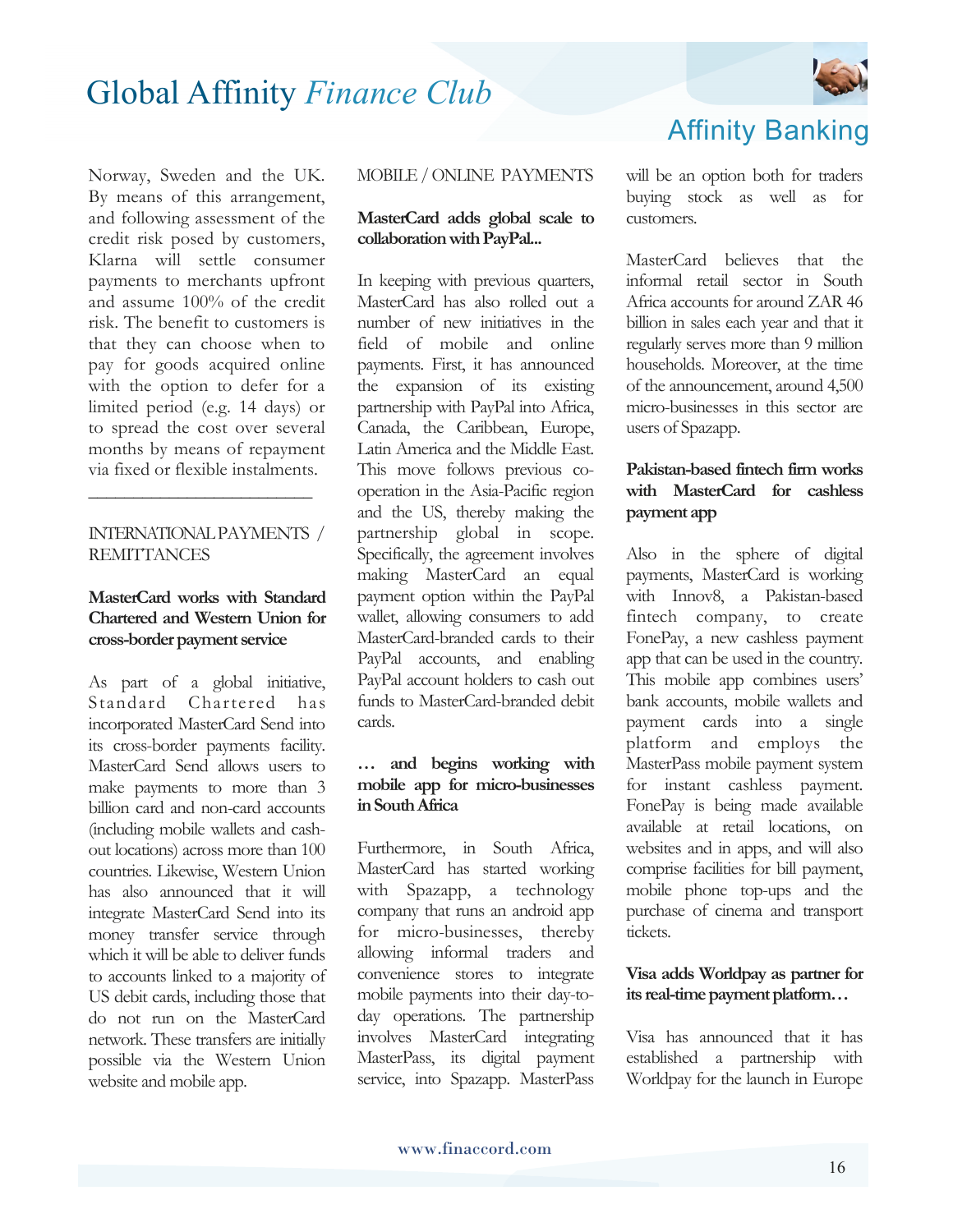Affinity Banking

of its Visa Direct real-time payment platform, a system that allows P2P, B2B and B2C payments to be made instantly into Visa accounts. Worldpay merchants will also be able to make real-time payments directly to consumers, provided that the recipient's bank enables such payments. The launch in Europe follows the rollout of this service in the US, where partners using it include Braintree, PayPal, Square Cash and Stripe. Visa has reported that the service will allow consumers to make purchases at around 44 million retail locations globally.

#### **… and expands contactless payments in Germany through ties with co-operative banks…**

In Germany, Visa has partnered with the Bundesverband der Deutschen Volksbanken und Raiffeisenbanken (the national association of co-operative banks) to allow customers holding Visa cards issued by the country's cooperative banks to make contactless mobile payments. Through this agreement, contactless payment will be enabled for more than 30 million co-operative bank customers who also use Android phones. A pilot has been launched by two banks, namely Volksbank Mittelhessen and VR Bank HessenLand, and plans exist to extend the initiative to all other co-operative banks from July 2018 onwards.

#### **… and with Postbank**

In another development involving Visa in Germany, it has created a relationship with Postbank that allows customers of the bank with Visa cards to pay at contactless terminals using an Android smartphone via an updated version of an existing Postbank mobile payment app. According to Visa, around 65% of retailers in Germany accepted contactless payments by the end of 2017 and it anticipates that this penetration will rise to around 75% by the end of 2018.

#### **Visa creates Olympics-branded wearable payment devices in partnership with Lotte Group**

Reflecting its status as the exclusive payment technology partner of the Olympic and Paralympic Games, Visa has unveiled three new wearable payment devices developed in conjunction with Lotte Card, a financial services division of Lotte Group, a Korean-Japanese conglomerate. The devices consist of a pair of gloves, a commemorative lapel pin, and stickers for use on clothing. Each device is loaded with prepaid credit for use at contactless payment terminals, with the pin and gloves storing up to KRW 50,000. Meanwhile, the stickers are available in denominations of KRW 100,000 and KRW 200,000.

#### **BNP Paribas works with WeChat Pay to extend usage in Europe**

In France, BNP Paribas has incorporated WeChat Pay, a popular mobile payment app developed in China, into the services that it offers to its network of retail partners across the country. Specifically, WeChat Pay is being made available initially at two flagship stores in Paris owned by the Galeries Lafayette, namely BHV Marais and Galeries Lafayette Haussmann. However, plans exist to make the initiative a pan-European one eventually. WeChat Pay is believed to be used by over 600 million Chinese consumers and every year close to 7.4 million Chinese tourists visit Europe, which is the target audience for this initiative.

#### **Wirecard broadens global digital payments footprint with multiple partners…**

Around the world, and in addition to other initiatives featured in this issue for various card products, Wirecard has also entered into a number of agreements to facilitate digital payment solutions for the customers of its partners.

#### **… including Moonrise in the US and TeleClinic in Germany…**

First, in the US, Moonrise, a shortterm work finder start-up belonging to American Family Insurance, has begun offering free and instant payment options to its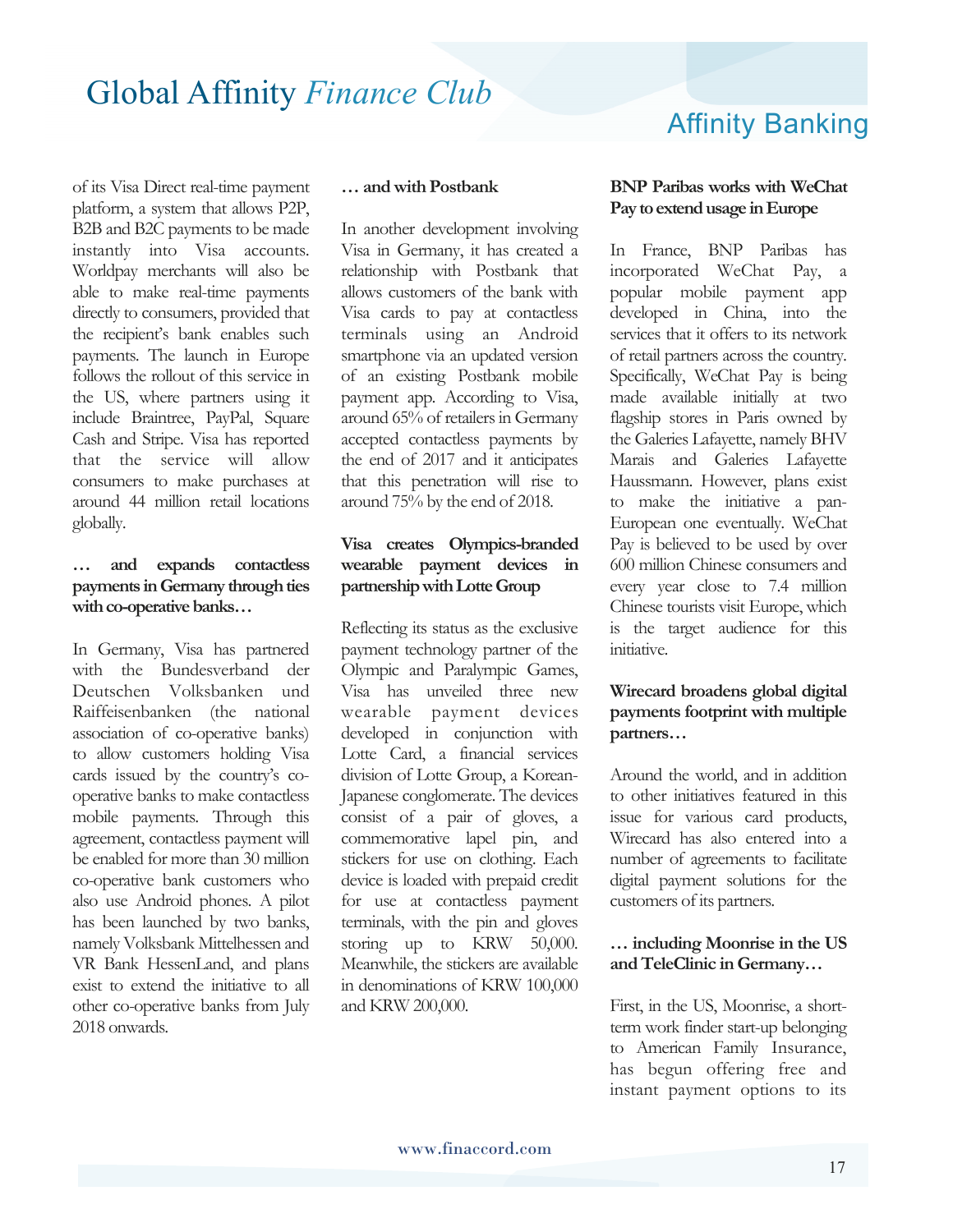## Affinity Banking

members via Wirecard. Specifically, Wirecard is issuing payment cards on behalf of Moonrise that allow workers to access the money they have earned within 24 hours of completing an assignment. Loyalty rewards and other features will also be built into the program as Moonrise expands its operations.

Meanwhile, in Germany, Wirecard has launched a digital payments solution for TeleClinic, a service that enables patients to consult and receive medical treatment from their doctors by video appointment. In this context, Wirecard is digitising the online payment process for TeleClinic as well as processing all credit card payments and direct debits.

In contrast, in Austria, Wirecard is now offering a payment service to users of sendhybrid, an electronic post box service that specialises in document processing and delivery, and which is affiliated to Österreichische Post, the national postal services provider. Customers of sendhybrid can now digitally settle any invoices sent via the hybridPayLink portal created by Wirecard.

Another initiative has seen Wirecard enter into negotiations with the payment services division of Crédit Agricole to offer an electronic payment platform to the France-based banking group's merchant clients. The goal is to increase the card acceptance rate

amongst merchants and marketplaces both in France and abroad.

#### **… plus Orange in Spain, following a previous initiative with the same partner in France**

In a similar vein, Wirecard has also continued to grow its reach in the area of mobile payments. Following the success of a similar initiative in France, it is now working with mobile network operator Orange in Spain to introduce a new feature related to 'Orange Cash', the operator's mobile wallet. The new feature (known as 'Orange Cash Joven') enables mobile payments for teenagers up to the age of 18 under their parents' supervision. To create an account, parents or legal guardians sign up over the mobile wallet's web interface and install the supplementary app on their children's smartphones. Parents can both monitor transactions and get a real-time overview of the expenses incurred with everything managed through their own 'Orange Cash' account.

Turning to the US, Wirecard has announced that it will be working with Android Pay, Apple Pay and Samsung Pay. The move means that individuals with cards managed by Wirecard, which include all of Citi's customers with prepaid cards, for example, can link their cards to their mobile wallets to shop at millions of retailers across the country both in-store and online.

#### **Boku seals billing support deal with EE and Google Play in the UK**

In the UK, mobile payments firm Boku has signed an agreement with the mobile network operator EE to provide billing support for consumer purchases from Google Play, a service for Android device users that allows them to buy and download apps, books, films and TV shows, among other items. All Google Play purchases made through the EE network are now processed by Boku.

#### **JCB expands reach in Taiwan through deal with mobile payments provider**

Taiwan Mobile Payment (TWMP), a payments platform that supports contactless credit and debit card transactions for clients of 32 banks in Taiwan, has agreed to accept JCB's cards on its mobile payments platform. By means of this link, TWMP hopes to strengthen further its service with international card brands while JCB intends to increase the usage of its cards in the Asia-Pacific region. By the end of the first quarter of 2018, customers of TWMP will be able to make mobile payments for their purchases using their JCB cards.

#### **Sberbank allows customers in Russia to link their cards to Samsung Pay**

In Russia, Sberbank's customers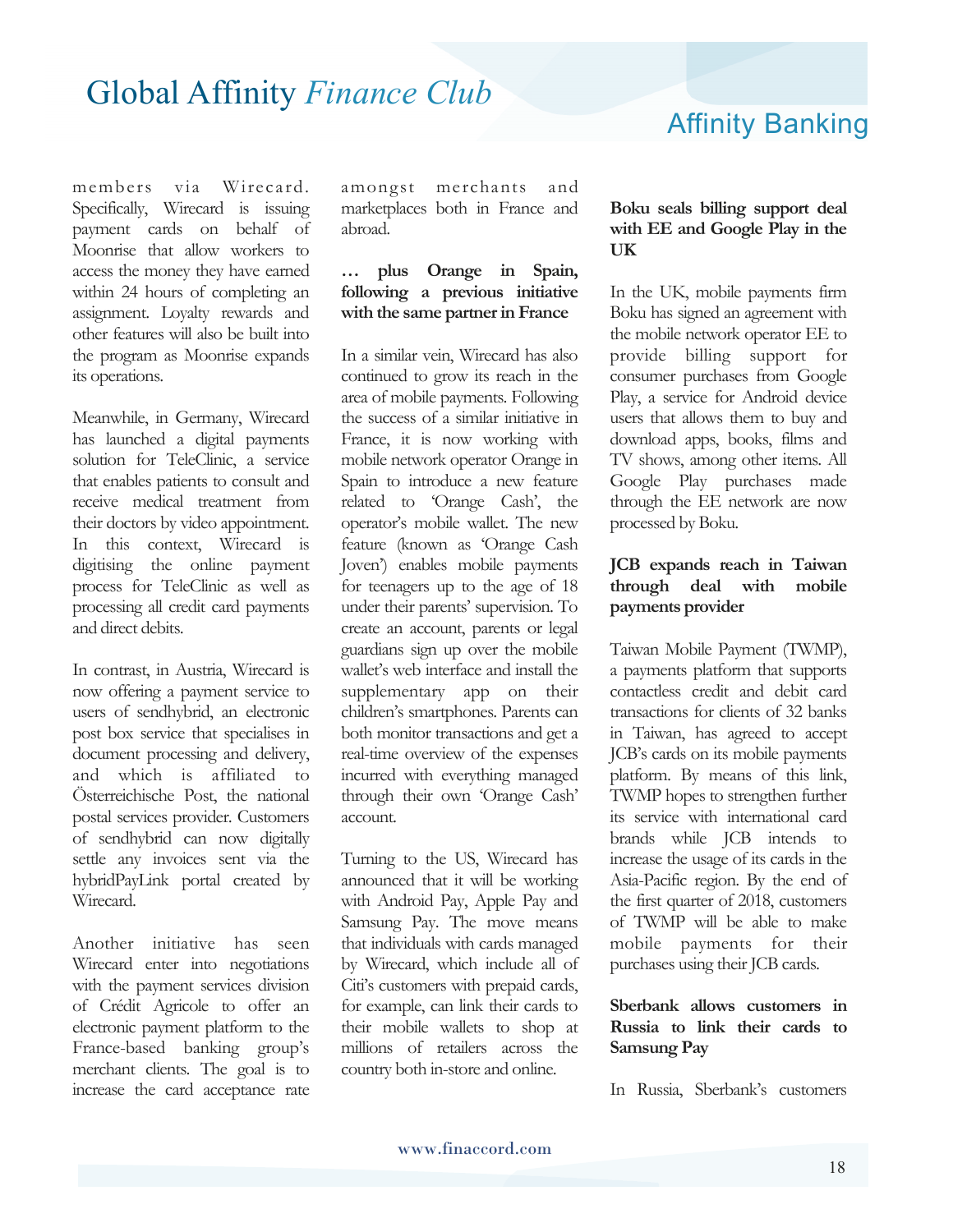can now shop online using Samsung's online checkout service. Specifically, they are able to link their cards to the Samsung Pay service via any web browser on any device, and to use it to pay for their purchases. The state-owned bank claims to be the first in Russia to offer online payments via Samsung Pay.

#### **ING deploys Twyp to facilitate mobile cash withdrawals through Spanish retailers**

In Spain, Twyp, a mobile payment app developed by ING, has begun offering free cash withdrawals at around 4,000 retail outlets on behalf of all of its users, regardless of whether they hold accounts with ING or not. At the time of the announcement, the retailer network consisted of stores belonging to the DIA Group (including Clarel, DIA and La Plaza outlets), as well as Galp and Shell petrol stations. This network is expected to grow in future as ING hopes to persuade other major retail brands to adopt Twyp.

#### PAYMENT CARD ISSUANCE AND ACCEPTANCE

**\_\_\_\_\_\_\_\_\_\_\_\_\_\_\_\_\_\_\_\_\_\_\_\_\_\_\_\_** 

#### **Wirecard seeks to increase card utilisation in Romania through ties with local partners**

In Romania, Wirecard has started working with both ServuS Romania and Spire Payments to enable over 6,000 merchants to accept secure

card payments. Card payments are growing rapidly in Romania in comparison to most of Europe and Wirecard hopes especially to target small cities and rural areas in the country, which it believes to offer higher potential for growth in card usage as they are traditionally underserved by banks.

#### **Discover extends global reach through strategic alliance in Vietnam**

In Vietnam, US-based payment firm Discover Financial Services has commenced a partnership with the National Payments Corporation of Vietnam (NAPAS). NAPAS is co-owned by the State Bank of Vietnam and other major banks in the country. In particular, the deal allows NAPAS cards to be accepted outside of Vietnam via Discover's global network and also enables acceptance of Discover and Diners Club cards on the NAPAS network in Vietnam. The move aims to capitalise on Vietnam's growing economy and a marked increase in both inbound and outbound tourism.

#### **Millennium BCP begins issuing UnionPay cards in Portugal**

In Portugal, Millennium BCP has signed an agreement to issue cards on the UnionPay network. Initiated by the China-based conglomerate Fosun International, a strategic investor in the Portuguese bank, the partnership enables Millennium BCP to obtain a UnionPay Affinity Banking

International membership license, becoming the first non-Chinese issuer of UnionPay cards in Europe outside of Russia.

**\_\_\_\_\_\_\_\_\_\_\_\_\_\_\_\_\_\_\_\_\_\_\_\_\_\_\_** 

#### RETAILER CARDS

#### **Alliance Data secures US retailer card partnerships with Build.com and IKEA**

In the US, Alliance Data has introduced a new loyalty-driven, fee -free retailer credit card program with IKEA. The card can be used for purchases at both IKEA and other merchants for everyday spending needs such as gas, groceries and utilities. In addition, Alliance Data has also launched a private-label credit card scheme for Build.com, a California-based company that offers home improvement products through a number of websites. The program is designed to increase brand loyalty with Build.com within a market for home improvement in the US which is estimated to have been worth around USD 248 billion in 2017.

#### **Wirecard manages ALDI gift cards in Germany**

In Germany, Wirecard has announced that it is managing the gift card platforms launched recently by both ALDI Nord and ALDI SÜD. The gift cards, which are available directly at checkouts, can be used to pay at all ALDI outlets in the country.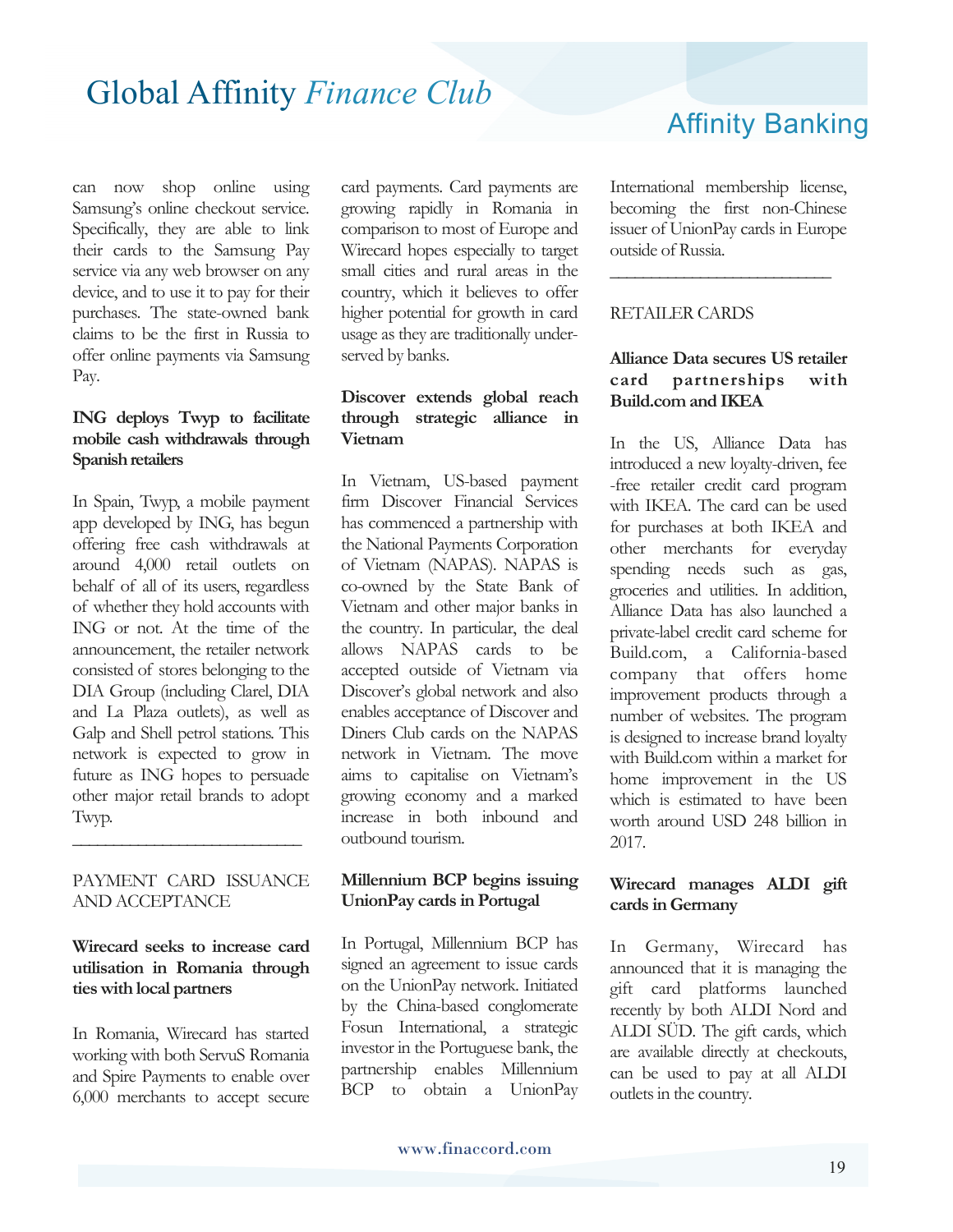#### **Orient Corporation launches card programs with Japanese retail brands**

In Japan, Orient Corporation has embarked on MasterCard-branded retailer card partnerships with both the Hibariya supermarket chain and Kodomo Land, a retailer that sells children's clothing.

Under the terms of the deal with Hibariya, which is active exclusively in the Shizuoka prefecture, cardholders can accumulate points for purchasing groceries or paying for their utility bills at any of the retail chain's 13 stores. They will also have the opportunity to opt for both domestic and travel accident insurance, with domestic cover worth up to JPY 10 million and overseas cover up to JPY 20 million. Orient Corporation has stated that it hopes to attract up to 3,000 new cardholders through this scheme over the course of 2018.

Likewise, customers of Kodomo Land who sign up for its card program with Orient Corporation can earn points for every JPY 500 spent at either the physical outlets of the retailer or through its website. Furthermore, purchases with a value of over JPY 1 million entitle cardholders to a Kodomo Land coupon worth JPY 15,000. Finally, cardholders can also enjoy additional benefits such as free health consultations by phone for their children, plus purchase protection insurance covering

claims with a value of up to JPY 1 million.

**\_\_\_\_\_\_\_\_\_\_\_\_\_\_\_\_\_\_\_\_\_\_\_\_\_\_\_\_**

#### **GENERAL**

#### **Mitsubishi UFJ Financial Group works with Amazon for voiceactivated financial services**

In Japan, Mitsubishi UFJ Financial Group has announced that a number of services offered by subsidiary companies will now be compatible with Amazon's intelligent personal assistant software, Alexa. This means that the group's customers can access its services using a hands-free, voiceactivated Amazon speaker on electronic devices. For example, customers of Bank of Tokyo-Mitsubishi UFJ who wish to make a balance enquiry simply need to ask their question to Alexa and will be answered almost instantaneously.

In fact, the range of services available through this partnership includes not only balance enquiries, but also exchange rate data, reminders for upcoming bill payments due, and account activity statements. The participating subsidiaries are the Bank of Tokyo-Mitsubishi UFJ, Jibun Bank, kabu.com Securities, Mitsubishi UFJ Morgan Stanley Securities and Mitsubishi UFJ NICOS. With the expectation that demand for voiceactivated services will continue to increase, the group's companies are working together to expand the array available to customers.

## Affinity Banking

#### **Upcoming Finaccord reports**

The following titles are a selection of those that will be published by Finaccord in the coming months. For more information about our unique areas of expertise, plus listings of published reports and databases, please visit our website at www.finaccord.com or email us at info@finaccord.com.

Commercial Non-Life Insurance in China: Size, Segmentation and Forecast to 2020

Commercial Non-Life Insurance in the USA: Size, Segmentation and Forecast to 2020

Consumer Automotive Financial Services in Japan

Extended Warranties for New and Used Cars in the Asia-Pacific Region

Global Expatriates: Size, Segmentation and Forecasts for the Worldwide Market

Home Emergency Insurance and Assistance in Europe

Manufacturer-Branded and Dealer-Intermediated Motor Insurance and Road Assistance in the Asia-Pacific Region

Retailer Payment Cards and Consumer Finance in Europe

Road Assistance in Australia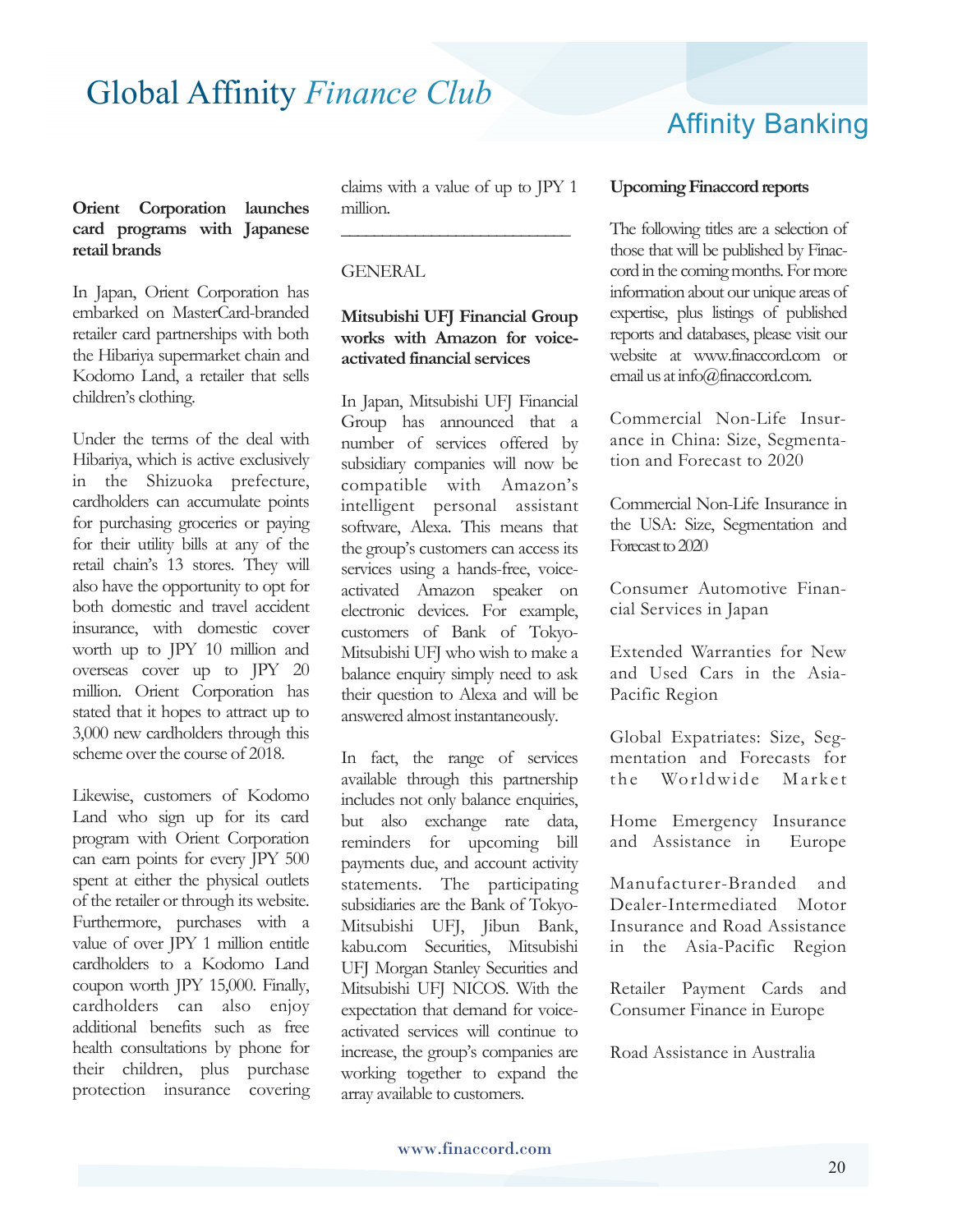#### **Organisations in this issue**

Affinion, 6 Agricultural Bank of China, 12 AIA, 11, 12 Aioi Nissay Dowa, 7 ALDI, 19 Alliance Data, 19 Allianz, 7, 8, 10, 13 Allianz Worldwide Care, 6 Allianz Worldwide Partners, 5, 9 Ally Financial, 14 Amazon, 20 American Express, 14 American Family Insurance, 17 ANZ, 11 Apple, 18 Association des Avocats Conseils d'Entreprises, 13 Assurant, 10 Asurion, 8 Auto Club Europa (ACE), 5 Avipop Assicurazioni, 13 Avocats Sans Frontières France, 13 Banco BPM, 13 Banco do Brasil, 14 Banque Populaire, 13 Bangkok Bank, 12 Bank Cler, 12 Banrisul, 12 Berge & Meer, 9 Bertelsmann, 7 BEST-REISEN, 9 BIMA, 10 BNP Paribas, 13, 14, 17 BNP Paribas Cardif, 10 Boku, 18 Boursorama Banque, 13 Bradesco, 14 Build.com, 19 Bundesverband der Deutschen Volksbanken und Raiffeisenbanken, 17 Carvana, 14 Cattolica, 13 Chubb, 5 Claro, 8 CNP Assurances, 7, 12 Collinson Group, 8, 9 Commonwealth Bank Group, 11 Community Bankers of Iowa (CBI), 6 Cover Genius, 8 Covéa, 7 Crédit Agricole, 18 Czech Airlines, 9

DIA Group, 19 Die Mobiliar, 12 Discover Financial Services, 19 EasyJet, 9 eBaoTech, 10, 11 EE, 18 Elkjøp, 10 ERV, 9 Etiqa Insurance, 5 Europ Assistance, 9 Fortress GB, 14 Fosun International, 19 Generali, 6, 7 GOL, 14 Gothaer, 7 HanseMerkur, 9 Hibariya, 20 Hilton, 14 HolidayCheck, 9 HypoVereinsbank, 13 Icatu Seguros, 12 IKEA, 19 ING, 19 Innov8, 16 International Travel Assistance (ITA), 9 JCB, 15, 18 KBC, 12 Klarna, 15 Kodomo Land, 20 KPT, 6 Laka, 8 Lechebang, 5 Leonteq, 12 Liberty Seguros, 8 Lotte Group, 17  $LV=$ , 10 Malakoff Médéric, 7 Manulife, 12 MAPFRE, 7, 11 Marsh, 8 MasterCard, 16 MetLife, 12 Millennium BCP, 19 Mitsubishi UFJ Financial Group, 20 Moderna Försäkringar, 10 Moonrise, 17, 18 Moonshot-Internet, 10, 11 National Payments Corporation of Vietnam (NAPAS), 19 Nets, 15 Orange, 18 Orient Corporation, 20

Orient Insurance, 6 Österreichische Post, 18 PayPal, 15, 16 PICC, 5, 6 Porto Seguro, 8 Postbank, 17 PPRO Group, 15 Previsión Sanitaria Nacional (PSN), 11 PSA Group, 14 Public Bank, 11, 12 ROLAND Assistance, 5 Samsung, 18, 19 Santander, 14 Sberbank, 18 Scania, 7 Sem Parar, 8 ServuS Romania, 19 Shell, 14 simplesurance, 8 SMARTT MGA, 5 Société Générale Insurance, 10, 13 Spire Payments, 19 Standard Chartered, 16 Starr Companies, 5, 6 Synchrony Financial, 15 TeleClinic, 17, 18 Tesla, 8 The Warranty Group, 10 Tomorrow Ideas, 6 Toyota, 7 Travelers, 6 Ulule, 13 UniCredit, 12 Unión Panameña de Aviadores Comerciales (UNPAC), 7 UnionPay, 19 US Academy of Model Aeronautics, 5 Vietinbank, 15 Vietnam Post and Telecommunications Group (VNPT), 15 Visa, 15, 16, 17 Volkswagen Financial Services, 10 Webject, 9 WeChat Pay, 17 Western Union, 16 Wirecard, 14, 17, 18, 19 Worldpay, 15, 16 Zurich, 8, 9, 11

www.finaccord.com